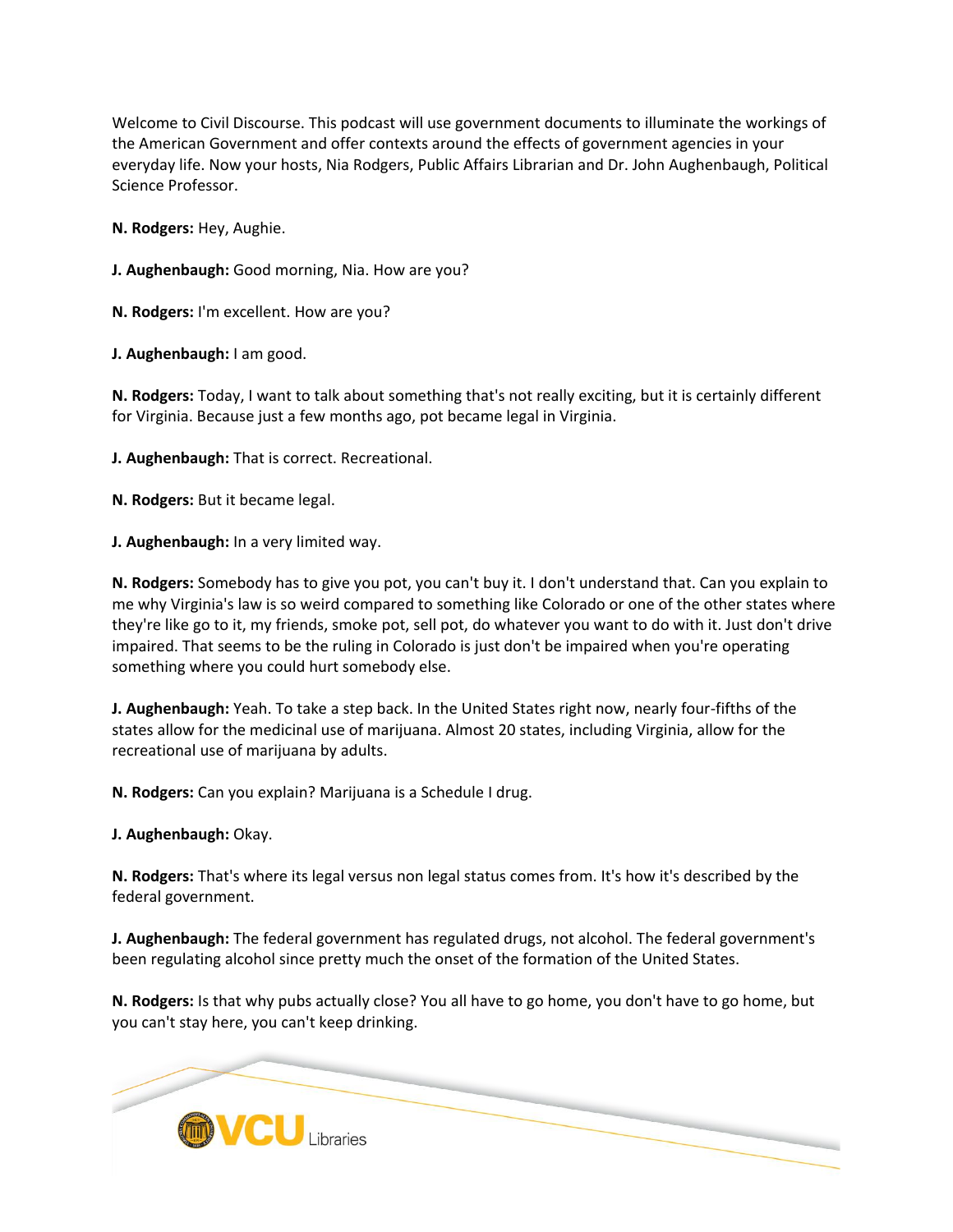**J. Aughenbaugh:** Nia, we need an entire separate podcast episode to discuss the United States relationship with alcohol, because as you and I discussed, when we haven't been recording, when we discussed potential podcast episodes, the United States relationship with alcohol is, I think it's fair to say, unique among the nations of the world.

**N. Rodgers:** There's a Victorian word, fraught.

**J. Aughenbaugh:** Yes.

**N. Rodgers:** It is fraught with complications.

**J. Aughenbaugh:** With alcohol, with booze. As some scholars have pointed out, you could plausibly make the argument, Nia, that the United States was a nation founded on alcohol.

**N. Rodgers:** The rum runners.

**J. Aughenbaugh:** Well, many of our founding fathers actually produced alcohol.

**N. Rodgers:** That's right, a lot of the plantations did.

**J. Aughenbaugh:** George Washington was a distiller. Some of our initial legal skirmishes in our country occurred because the federal government decided to tax booze as a way to pay off revolutionary war debts. But in regards to drugs, the federal government got involved in regulating drugs at the turn of the 20th century.

**N. Rodgers:** I think in your writings, I saw in 1906.

**J. Aughenbaugh:** 1906. This is roughly the time when pressure was put on the federal government to regulate the food drugs that were being sold to the American public.

**N. Rodgers:** Is that like that, take this tincture for headaches, take this whatever and it could have anything in it. Like the original Coca-Cola had cocoa leaves in it, all kinds of stuff like that could just be.

**J. Aughenbaugh:** Yeah, this is a magic elixir that in addition to going ahead and curing your constipation, you could also use to get stains out of your clothes.

**N. Rodgers:** Probably you don't want to swallow something that can do both of those things.

**J. Aughenbaugh:** That's right.

**N. Rodgers:** So you've got this snake oil thing going on that they're trying to protect people from.

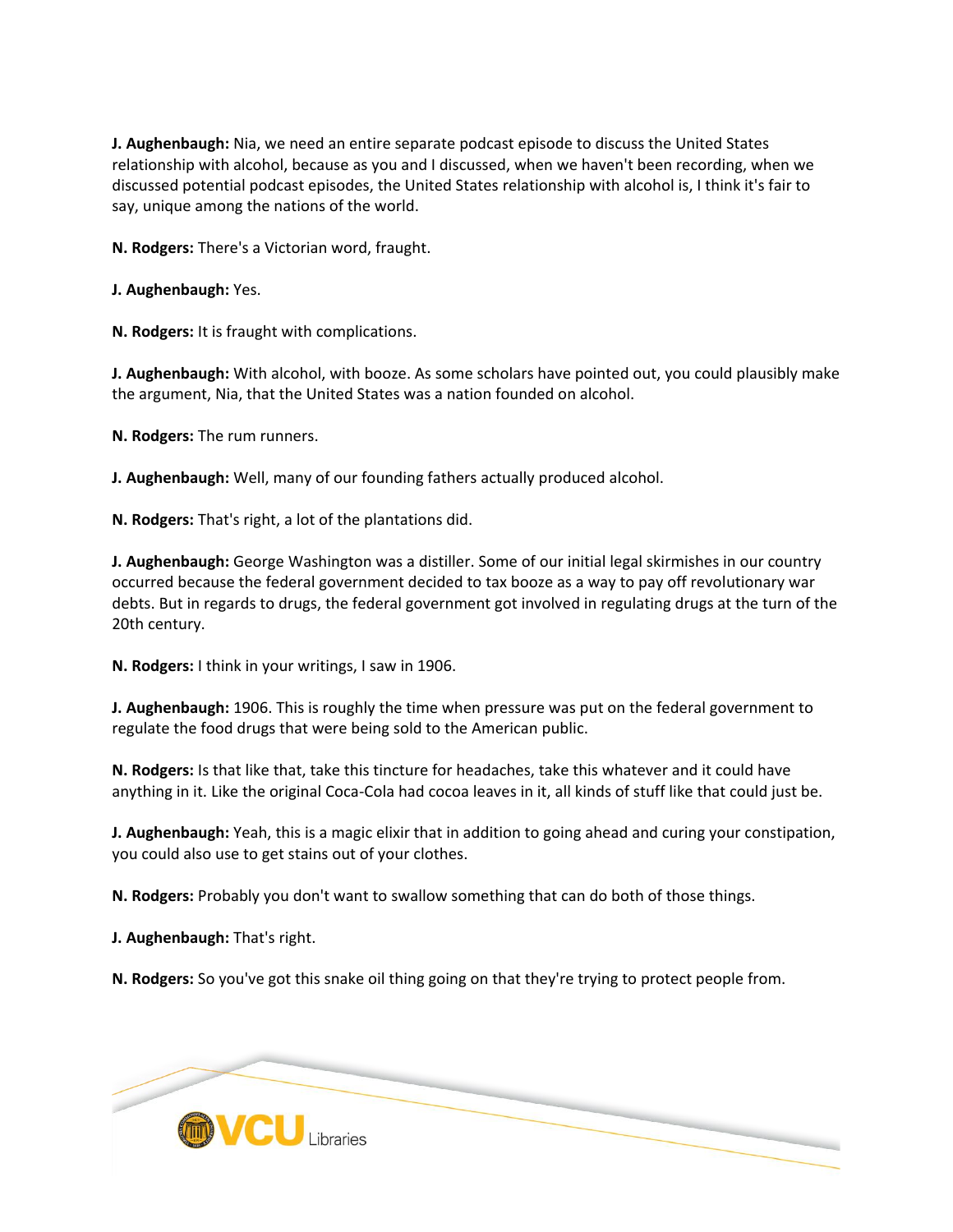**J. Aughenbaugh:** That's right and that's where you get the rise of an independent regulatory commission known as the Food and Drug Administration. But in regards to marijuana, the Controlled Substance Act was passed during the Nixon administration. Ostensibly, it was a law that was designed to have the federal government regulate and criminalize the sale, distribution, and usage of drugs that were ruining people's lives. Whether it had been cocaine, heroine, hallucinogenics, etc. But in regards to marijuana, marijuana was added to the list of drugs, and these are known as Schedule I drugs in the law, the Controlled Substance Act. Two federal agencies, the Food and Drug Administration and the DEA, the Drug Enforcement Agency, have to make a determination. Does a drug have any legitimate medical use and is it safe if you used or prescribed? If you can't answer yes to those basic questions, then the drug gets placed in Schedule 1. In Schedule 1 of the law allows the federal government to criminalize the production, sale, distribution, and use of those drugs.

**N. Rodgers:** Got you. In the case of something like heroin, there's no medicinal use for heroin.

**J. Aughenbaugh:** That's right.

**N. Rodgers:** There's no safe level of use of heroin.

**J. Aughenbaugh:** That's right.

**N. Rodgers:** About weed, is a weird one because weed's been shown to relieve pain and anxiety in some patients so there is a medicinal use for it. In relatively small quantities, it's considered to be safe.

**J. Aughenbaugh:** Yes. That's one of the criticisms of the federal government even today, classifying marijuana as a Schedule I drug.

**N. Rodgers:** Why was it classified as a Schedule I drug?

**J. Aughenbaugh:** Well, there are various explanations, one of the more prominent explanations for why marijuana was classified as a Schedule I drug is that many of the people who use marijuana in the late '60s, early '70s, were young hippies.

**N. Rodgers:** Anti-government.

**J. Aughenbaugh:** Who were not very supportive of the national government, but particularly the Nixon administration. There has been the unearthing of government documents, conversations in the Nixon administration where those who use marijuana were seen as enemies of the administration. These were people who, politically, were not going to be supportive of the Nixon administration. Oftentimes, used by people of color and minorities, poor people, people living in cities. Again, groups who typically didn't vote for Nixon and/or Republicans, so it had racial and class overtones.

**N. Rodgers:** Hence the Shafer Commission's like there's nothing wrong with marijuana, you all need to stop. Nixon saying, oh, you gave me this report that I've suddenly dropped in the back of the bottom of the closet and can't find.

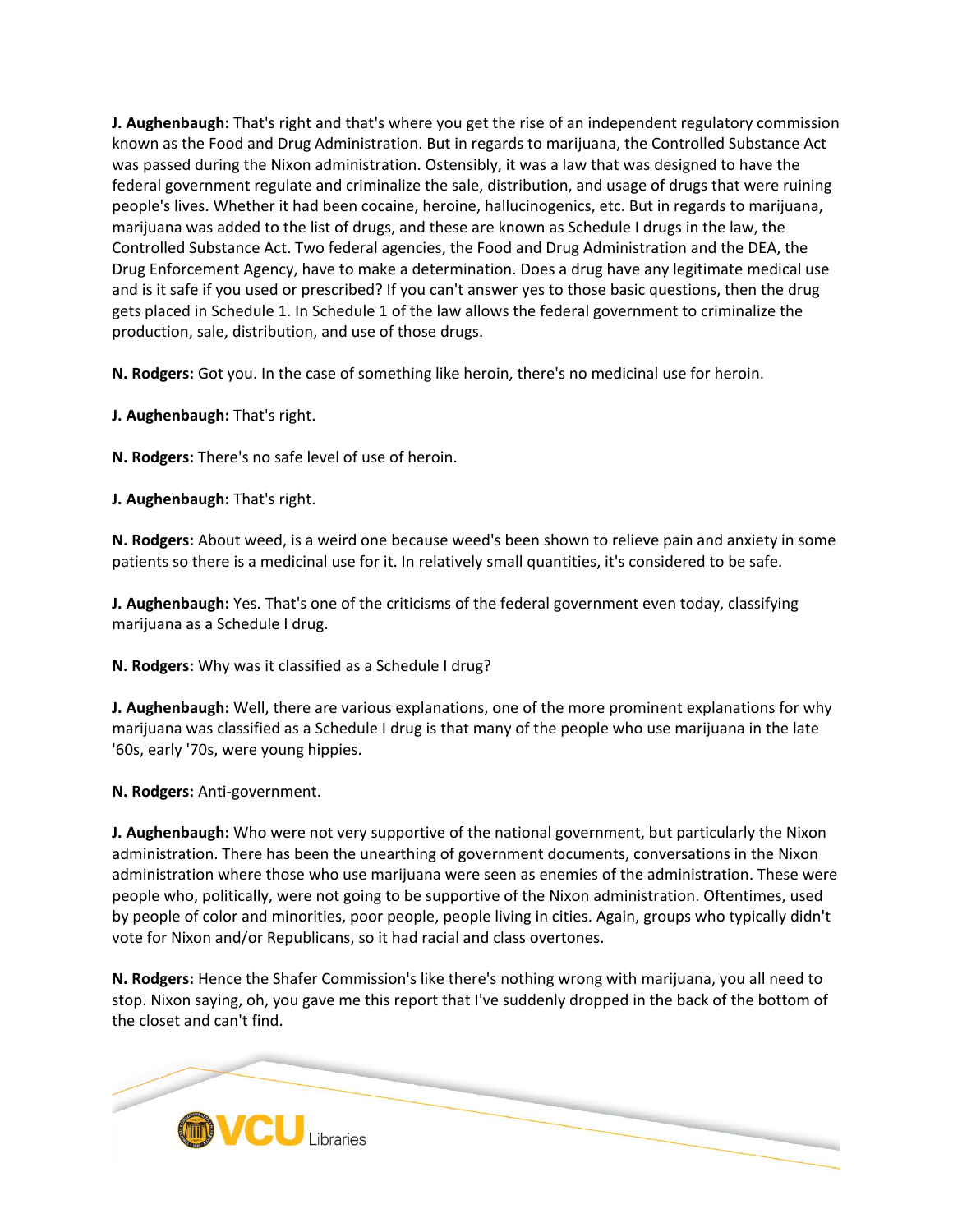**J. Aughenbaugh:** Well, hell. Nia, let's be more specific. He threw it in the circular file known as a garbage can and hoped that nobody reported on the findings of the Shafer Commission. For listeners, if you don't know what the Shafer Commission is about, take a look at our previous podcast episode from earlier this year where we looked at various government commissions, one of which was the aforementioned Shafer commission.

**N. Rodgers:** We're here where we've got marijuana as a schedule 1 drug, which you and I think agree probably should not be on the schedule 1 list. But the government has been pretty obstinate about keeping it there.

**J. Aughenbaugh:** Well, what can you say the government, Nia.

**N. Rodgers:** The federal government.

**J. Aughenbaugh:** Yeah. Here's part of the confusion which you alluded to a few moments ago, the federal government lists marijuana as a schedule 1 drug. Across the country, if you produce, sell, distribute, or use marijuana, theoretically, you could be arrested by federal agents for violating federal law.

**N. Rodgers:** Schedule 1 carries some pretty hefty penalties.

**J. Aughenbaugh:** Yes.

**N. Rodgers:** It's not a pay your \$10 fine and go on home. It's not a jaywalking thing.

**J. Aughenbaugh:** This is in a traffic citation.

**N. Rodgers:** It's a much more involved and people have gone to prison for long prison terms for very small amounts of weed.

**J. Aughenbaugh:** Yes.

**N. Rodgers:** Sorry. By weed, I mean marijuana. We will probably call it a thousand different things. Marijuana has lots of street names.

**J. Aughenbaugh:** Yes.

**N. Rodgers:** Grass.

**J. Aughenbaugh:** Grass, Mary Jane, smoking a blunt, etc.

**N. Rodgers:** In the lexicon it has so many names because so many people don't find it harmful in the way that other things are harmful.

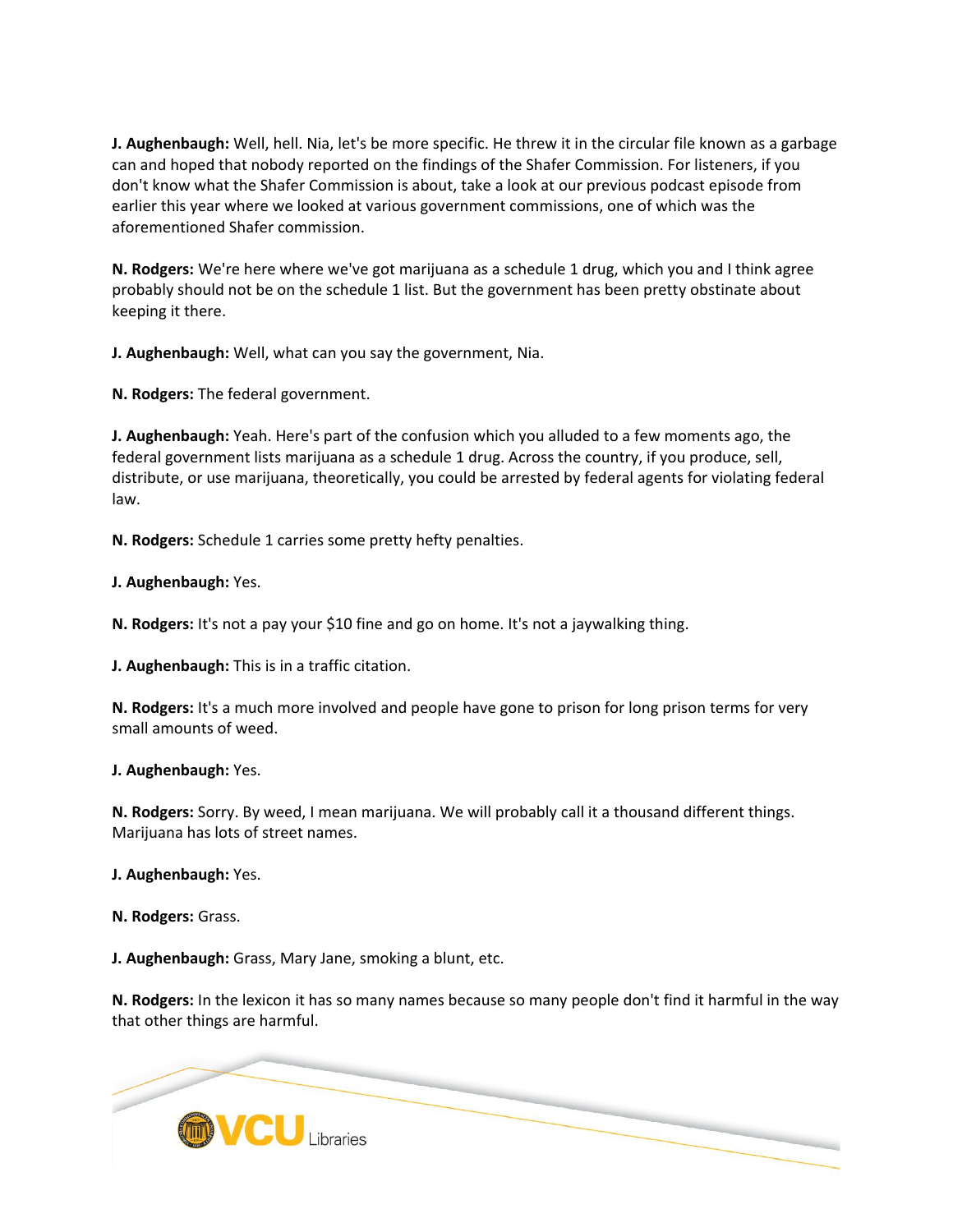**J. Aughenbaugh:** But in the last roughly 25-30 years, at the state level, individuals have been able to convince states to decriminalize the use of marijuana. First, it was for medicinal purposes. In states like California, they created medical dispensaries to where if you were prescribed a card by a licensed doctor to use marijuana for pain relief and other medicinal purposes, you could go to a dispensary and get a small amount of marijuana to alleviate your pain or to help with glaucoma in regards to an eye condition, etc.

**N. Rodgers:** Which was the smart way to do it because then you get a large test set that shows that the people then didn't become bonkers in the streets and start killing people and stealing stuff and doing whatever.

**J. Aughenbaugh:** That's one of the advantages that has always been associated with robust federalism. Which is you allow states, whether it be one state or a handful of states to try out policy innovations or policy changes to see what works and what doesn't work.

**N. Rodgers:** Then if they tank, you're like, oh, well, so much for California moving on. But it tanks in one spot rather than tanking the entire country. Was it that something about laboratories of democracy? That's not the phrase. Is that the phrase?

**J. Aughenbaugh:** Yeah. Justice Louis Brandeis writing in a Supreme Court case, I believe it was in the late 1920s, early 1930s, referred to states as laboratories of democracy.

**N. Rodgers:** Trying California before the rest of us try it. It's like does this smell weird to you, why don't you eat it first and if you don't die, then I'll eat it.

**J. Aughenbaugh:** Listeners, Nia and I are of an age where there was an infamous cereal commercial, Life cereal commercial, where the parent gives one child a bowl of Life cereal and the kid is a little skeptical. Because when you get cereal recommendations from parents, usually parents are trying to give you good cereal.

**N. Rodgers:** Right, it's going to taste terrible.

**J. Aughenbaugh:** Without the sugar in it, the marshmallows, etc. The one child goes ahead and pushes the bowl down to their brother, Mikey, and the catchphrase was give it to Mikey. What is it?

**N. Rodgers:** It's something about if he'll try that.

**J. Aughenbaugh:** If he tries it, he'll like it because we can watch Mikey's face as he digs into the bowl of Life cereal. If Mikey likes it, then maybe it's not too bad.

**N. Rodgers:** He goes back for another spoonful and his brother shouts, he likes it, hey Mikey.

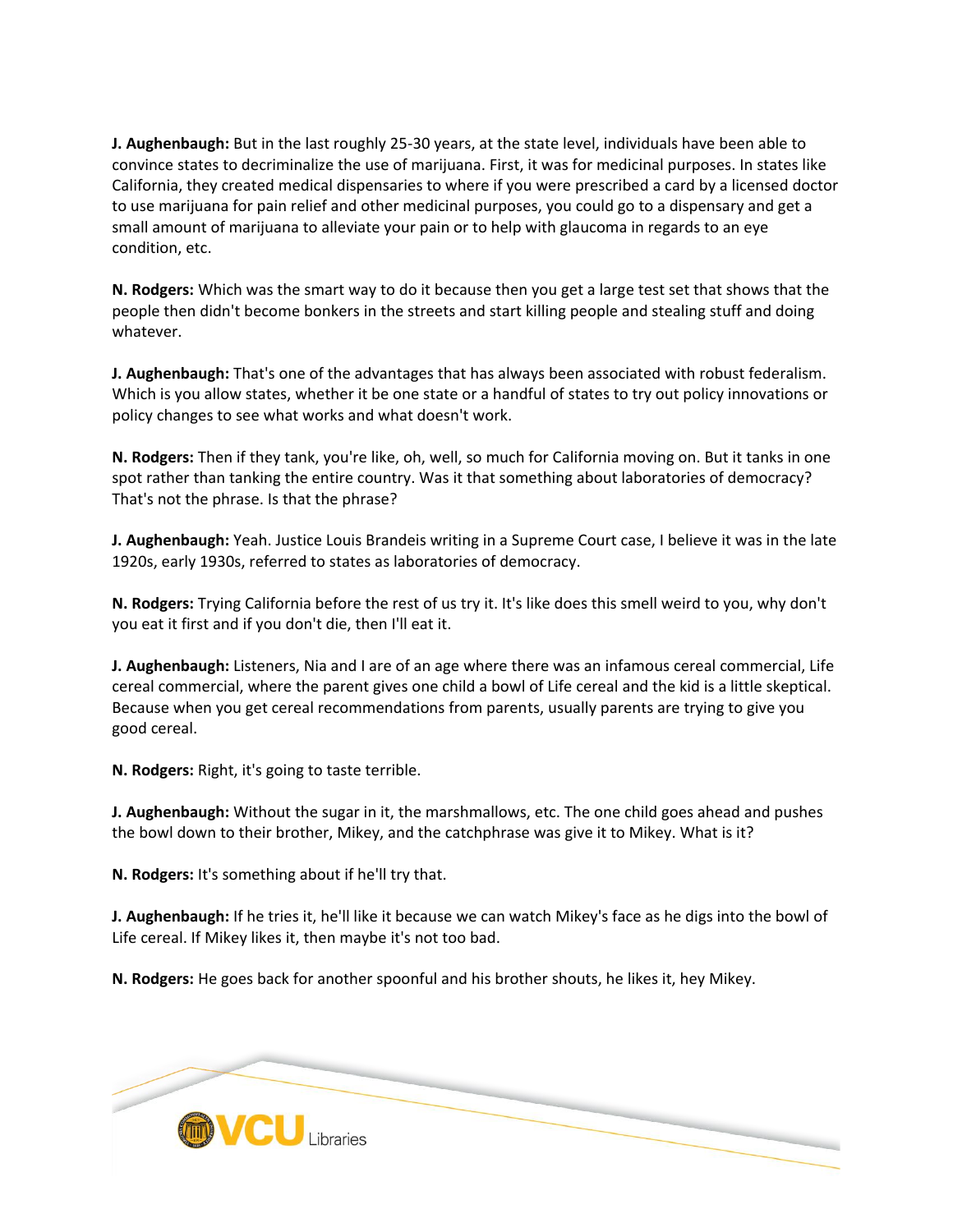**J. Aughenbaugh:** The commercial ends with a whole bunch of kids happily, greedily, diving into bowls of Life cereal. But likewise, that's the idea behind federalism, but it has created this weird confusing conflict because once states began to allow medicinal purpose or medicinal use of marijuana, other states, most prominently the first two states in this country, Colorado and Washington, began to allow for the recreational use of marijuana. This occurred during the Obama administration. What you could legally do in your state is technically still a violation of federal law.

**N. Rodgers:** Still is. It's still a violation of federal law. If you're in Virginia, where it's now legal to smoke weed and you smoke some, you're still potentially in trouble with the Feds.

**J. Aughenbaugh:** The Obama administration made it very clear, and this came from a memorandum from a Department of Justice lawyer, Cole. It's known as the Cole Memorandum. The Obama administration would not target or enforce federal law, would not target lawbreakers of federal law as long as states could demonstrate to the Drug Enforcement Agency that kids could not get a hold of marijuana and drug cartels were not making money by selling weed.

**N. Rodgers:** That you weren't legitimizing drug cartels.

**J. Aughenbaugh:** That's right. As long as states could demonstrate that to the Obama administration's Justice Department, the Obama administration was basically, what did Obama say?

**N. Rodgers:** He said we have bigger fish to fry.

**J. Aughenbaugh:** That's right, we have bigger fish to fry. But advocates for marijuana use got a little trepidatious when Trump was elected president. Because Trump, when he was a candidate for president, distinguished between marijuana use for medicinal purpose, which he didn't have a problem with, versus recreational use of marijuana.

**N. Rodgers:** It seems to be the general Republican stand, is that I'm okay with a medical use for pain or anxiety, but I'm not okay with a recreational use for fun.

**J. Aughenbaugh:** Yeah. You have more Republican-elected officials who have subscribed to that distinction. Now, in the Trump administration initially, his Attorney General was former Alabama Senator Jeff Sessions. Sessions didn't make such a distinction. As far as Sessions was concerned, anybody who used marijuana for any purpose was a druggie.

**N. Rodgers:** It was all reefer madness.

**J. Aughenbaugh:** Yeah. But he didn't last long as Attorney General. No, he didn't. For only about a yearand-a-half.

**N. Rodgers:** Hey, that was long for a Trump appointee.

**J. Aughenbaugh:** Appointee, yeah.

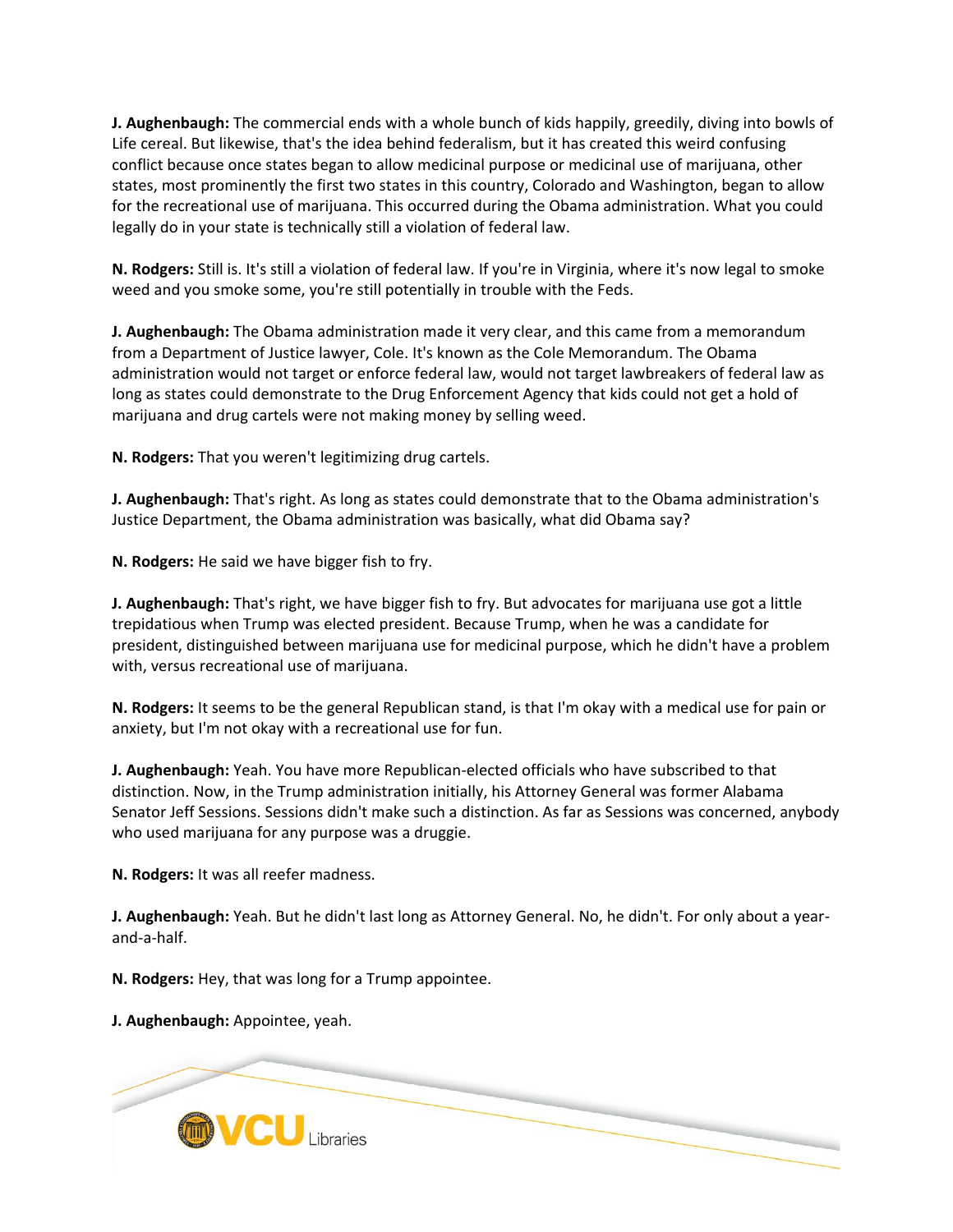**N. Rodgers:** I'm not trying to be ugly, but Trump's appointees moved on relatively quickly. A lot of them relatively quickly in their positions.

**J. Aughenbaugh:** Nia, have you ever heard the expression churn and burn?

**N. Rodgers:** Yeah.

**J. Aughenbaugh:** Yeah. That was the Trump approach.

**N. Rodgers:** Lots of turnover.

**J. Aughenbaugh:** Yeah. In human resource management circles, there was a lot of turnover costs in the Trump administration.

**N. Rodgers:** The thing about what I would think would be so hard is the one admin somewhere who's supposed to keep up with the organizational chart. Every day they come in and say, what change do I need to make? Like it's just that, but anyway. But one could argue that that's a lot of points of view that Donald Trump brought into various agencies. You could argue it from the other side and say that there's something to be said for lots of points of view.

**J. Aughenbaugh:** I mean, it's a different manager or approach, I mean, you and I discussed it in previous podcast episodes. His managerial approach comes from a different sector of institutional life in the United States.

**N. Rodgers:** In business, the churn thing is normal and in government, the stability thing is normal, and so you would be still bumping heads.

**J. Aughenbaugh:** But back to your initial question that you started the episode with.

**N. Rodgers:** Yeah. Why is Virginia so weird? Well sorry about this, if we could discuss for weeks why Virginia is so weird about lots of other things.

**J. Aughenbaugh:** Virginia's approach is what I referred to in policy circles as dipping a toe in the water. On one hand, Virginia historically is known as a very conservative, cautious state about policy change. I mean, it's one of the reasons, for instance why Virginia's financial reputation has always been rock solid. Virginia hardly ever borrows significant amounts of money. The government, that is, to do things.

**N. Rodgers:** Oh, bonds and things you mean our bond rating is really high?

**J. Aughenbaugh:** Our bond rating historically has been extremely high, one of the best in the country among the states. But the criticism that ingenders is Virginia does not make broad sweeping policy change.

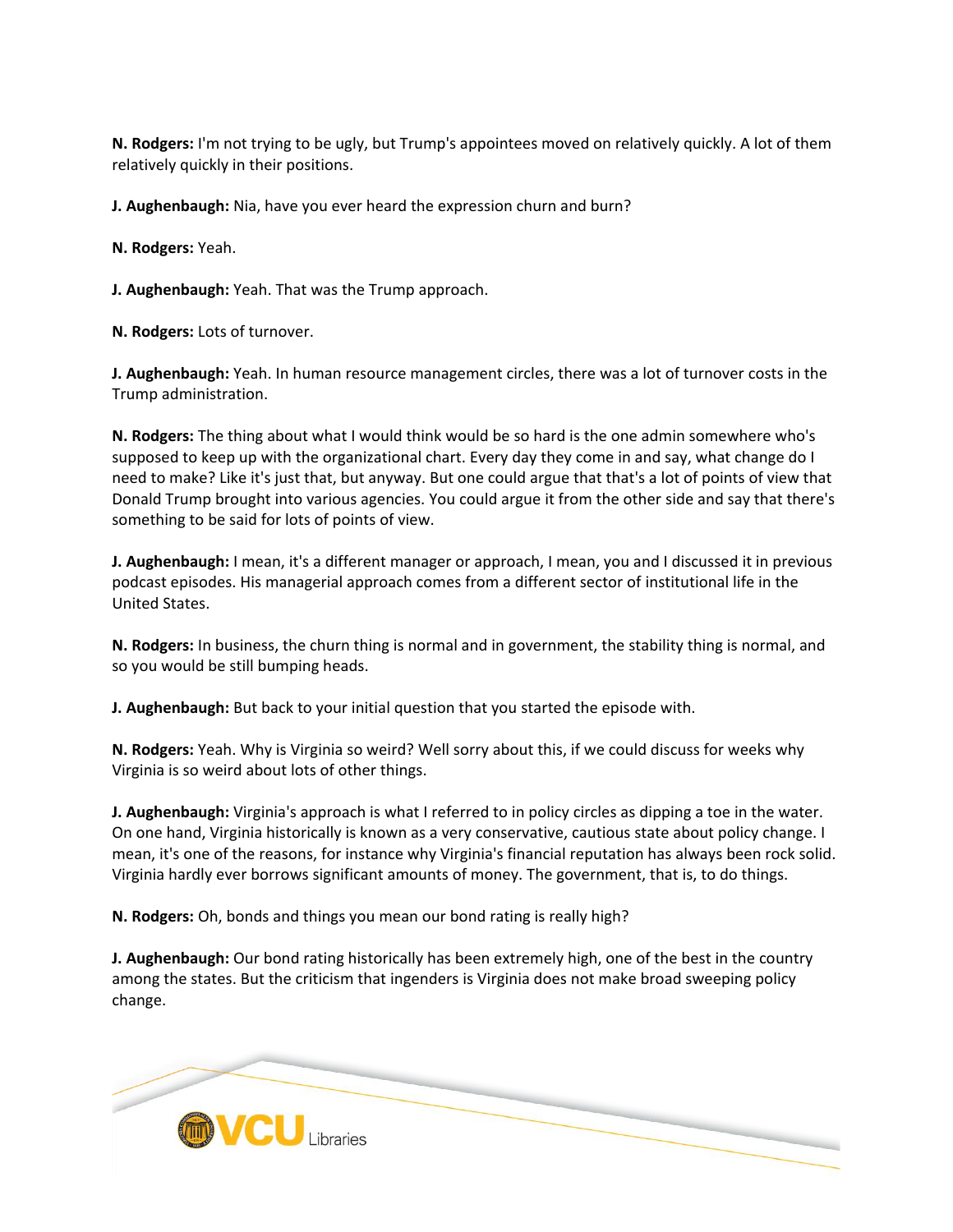**N. Rodgers:** Virginia's not innovative?

**J. Aughenbaugh:** Typically, no.

**N. Rodgers:** Because innovation is dangerous?

**J. Aughenbaugh:** It is extremely dangerous. Virginia's approach is dipping a toe or a couple of toes into the recreational use of marijuana policy change. Again to see if this is a good fit for Virginia or bad fit. Basically, Virginia is trying to avoid creating a robust private sector market for marijuana use. On one hand, they decriminalized it. You can have small amounts of marijuana in Virginia as an adult not as a child, of course.

#### **N. Rodgers:** Over 18.

**J. Aughenbaugh:** Over 18, and you won't be arrested and thrown in jail. On the other hand, Virginia has created a policy structure that is not shall we say all that welcoming to those businesses who will like to set up shop and dispense in addition to marijuana and that can be rolled into cigarettes, other kinds of marijuana-based substances like gummies, chocolate bars, etc. I mean, hey, all you gotta do is just drive up 95 and go to New York or Massachusetts and they have marijuana shops. You go to Colorado, they're doing tourism packages in Colorado for people to not only see the mountain vistas, but you can also spend a day visiting Colorado's marijuana shops. I'm not making this up, guys. You can actually Google this or go to Expedia. Engage your tourism trip to Colorado to include going to a marijuana shop.

**N. Rodgers:** Virginia doesn't want that?

**J. Aughenbaugh:** No, Virginia doesn't want that, at least right now.

**N. Rodgers:** Was this some way to see, will they watch and see whether crime statistics go up and addictions like statistics [inaudible 00:27:12] that thing in order to make the next step is that the?

**J. Aughenbaugh:** That's the logic that you will see with the changing of Virginia law. It's not as aggressive or as robust as we see in other states. But I mean Virginia finally recognized what many scholars, and I'm only talking about medical scholars or drug scholars, but I'm also talking about criminal justice scholars or public policy analysts have begun to conclude. Which is, marijuana probably should not be a Schedule I drug per the federal government's Controlled Substance Act. That those who use it typically don't get quote, unquote, addicted to it, and if they do get addicted to it, they typically don't engage in other criminal activities to maintain their addiction. That's different than what you see with other Schedule I drugs, whether we're talking about the various versions of cocaine, heroin, meth, speed, or God forbid, we actually talk about how opioids which are allowed by the Food and Drug Administration, are not a Schedule I drug, but.

**N. Rodgers:** Are highly addictive.

**J. Aughenbaugh:** Highly addictive and we see.

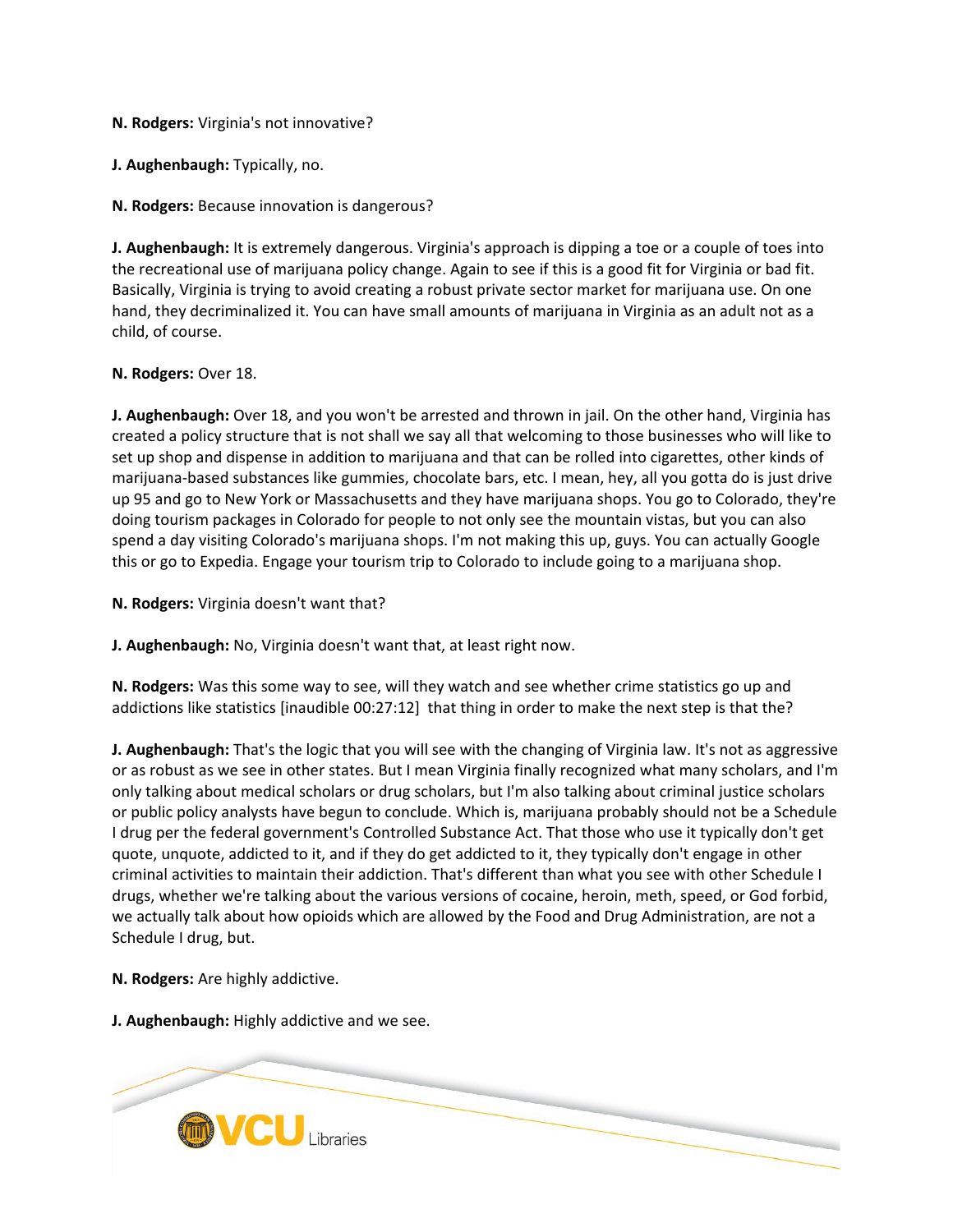**N. Rodgers:** Ask the Sacklers and their lawyers.

**J. Aughenbaugh:** As we've seen in the past decade, criminal activity associated with distributing, selling, and using opiates has skyrocketed. I mean, there are entire communities in the United States that have been devastated by opioid addiction.

**N. Rodgers:** Although I would like to quote here for just a moment, a guy I know, who wrote a thing, and listeners, if you're wondering who that is Tutag. One of his missing posts. I really like this phrase. I think for me it's how I think of addiction. Addiction is a treatable illness rather than a criminal condition. The problem with us criminalizing being addicted to something is that one, we drive it underground, so people don't get help. Two, we penalize you for being addicted to something, which is, we don't penalize people for being addicted to alcohol. We don't penalize people for being addicted to shopping, or sex, or other things that people get addicted to. But we criminalize them for being addicted to cocaine. When what we should be doing is helping them get off cocaine. Because almost nobody who's addicted to math or cocaine or heroin wants to stay in that state. In that case, then we should make sure they can do it as safely as possible. But most of those people say, if I could go back and not take that first step, I would.

**J. Aughenbaugh:** Yes.

**N. Rodgers:** Because I see what it's done to my life. Like there's criminal intent to it, seems to me to be wrong. It's a backwards way of thinking about people.

**J. Aughenbaugh:** There's two points I want to make, in addition to what you just said. Think about this Nia. It wasn't until the 1960s that the courts began to acknowledge that being an alcoholic was not a criminal offense.

**N. Rodgers:** Really.

**J. Aughenbaugh:** It was not until the 1960s.

**N. Rodgers:** So before that being an alcoholic was a crime.

**J. Aughenbaugh:** Yes.

**N. Rodgers:** Interesting. I did not know that.

**J. Aughenbaugh:** Then the second thing I wanted to point out is, you just went a head and mentioned, the intention of drug users. For most drug users, their intention when they use drugs is not to get hooked. Is not to get addicted. In criminal law, the motive is an extremely important element of demonstrating that somebody committed a criminal act.

**N. Rodgers:** Yeah, it's the difference between murder and manslaughter.

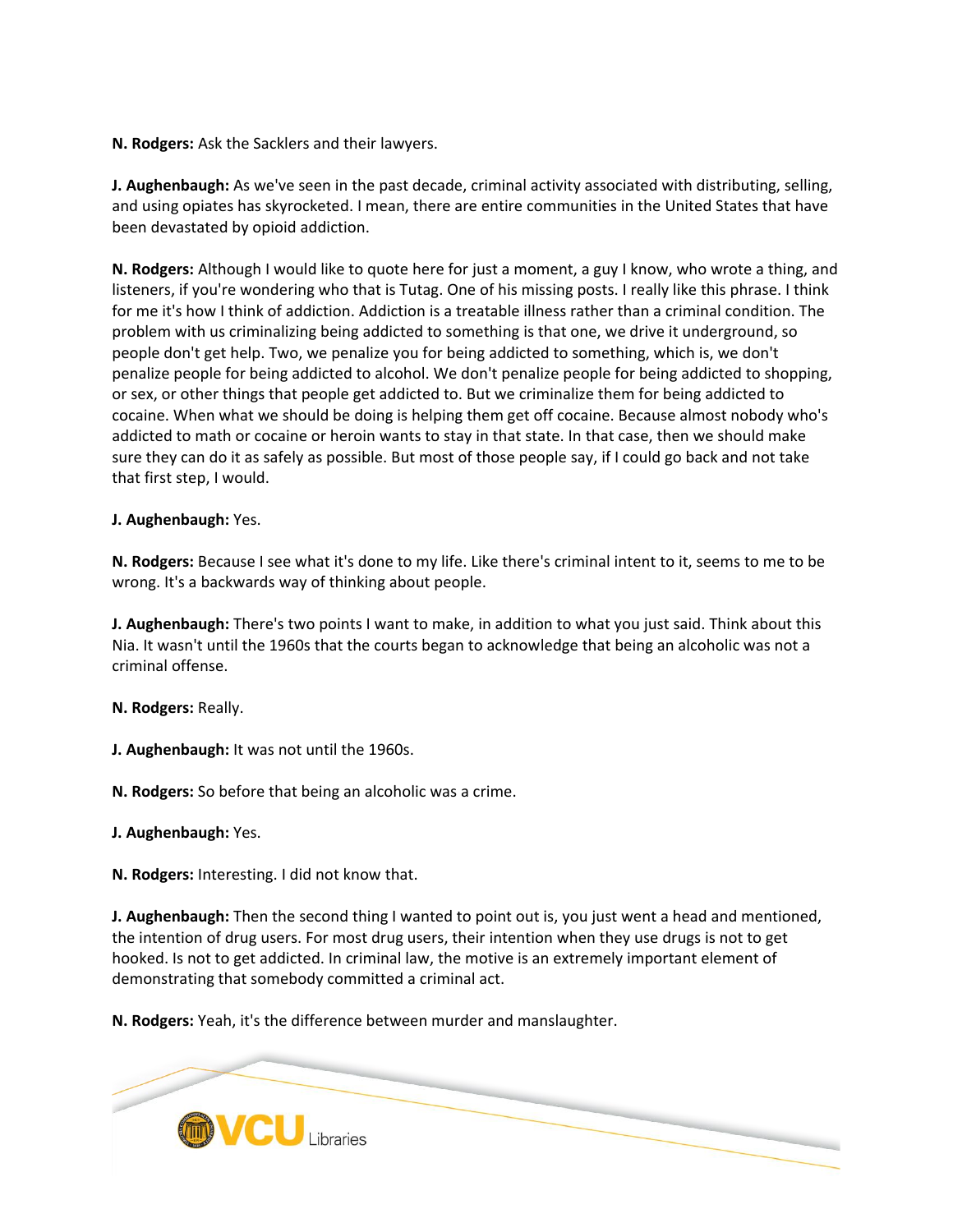## **J. Aughenbaugh:** Yeah.

**N. Rodgers:** I meant to killing versus accidentally killing somebody. We recognize those as different things. We treat them as different things under the law. Getting them on the route up. I'm sorry.

**J. Aughenbaugh:** No, no, no, no. But I mean, in this really does demonstrate, if you will, how this country still has some significant issues to address as it relates to know only, whether or not marijuana should be legal. What drugs, if any, should be schedule one drugs. I mean, we've already talked about, for instance, issues of federalism. Think about this, historically. What level of government has the authority to regulate individual behavior for public health and safety reasons.

### **N. Rodgers:** States.

**J. Aughenbaugh:** State. But we have a federal law, the Control of Substance Act that allows the feds to regulate and criminalize behavior that historically is the domain of state governments.

**N. Rodgers:** Well, I would argue that because Congress has not done its job in controlling, it makes these acts. They adhere to the Controlled Substances Act, and it doesn't curtail the federal level of control over that. Like this. Not only to Congress. Shouldn't congress just come along and make marijuana legal?

**J. Aughenbaugh:** Yes. Again, I'm glad you went in and mentioned this. Now you have issues of the modern administrative state. Because what Congress has basically done, has given a whole bunch of authority to the executive branch officials to decide what drugs are or are not Schedule 1 drugs. Congress could go ahead tomorrow, and by the way, there is a draft legislation in the Senate to decriminalize or remove marijuana from the Schedule 1 listing of drugs.

**N. Rodgers:** But those agencies could do it too, right?

**J. Aughenbaugh:** Yes.

**N. Rodgers:** DEA and FDA. Do they both have to agree?

**J. Aughenbaugh:** Yes, they both have to agree.

**N. Rodgers:** So they could go to lunch. The directors could go to lunch and say, what do you think? Shall we take marijuana off the office Schedule 1 and the other guy could say, "Sure". Then that would be the end of that.

**J. Aughenbaugh:** But here's another issue. Let's say that the DEA and the FDA did that.

**N. Rodgers:** I feel certain they have to post it somewhere.

**J. Aughenbaugh:** Yeah. They will.

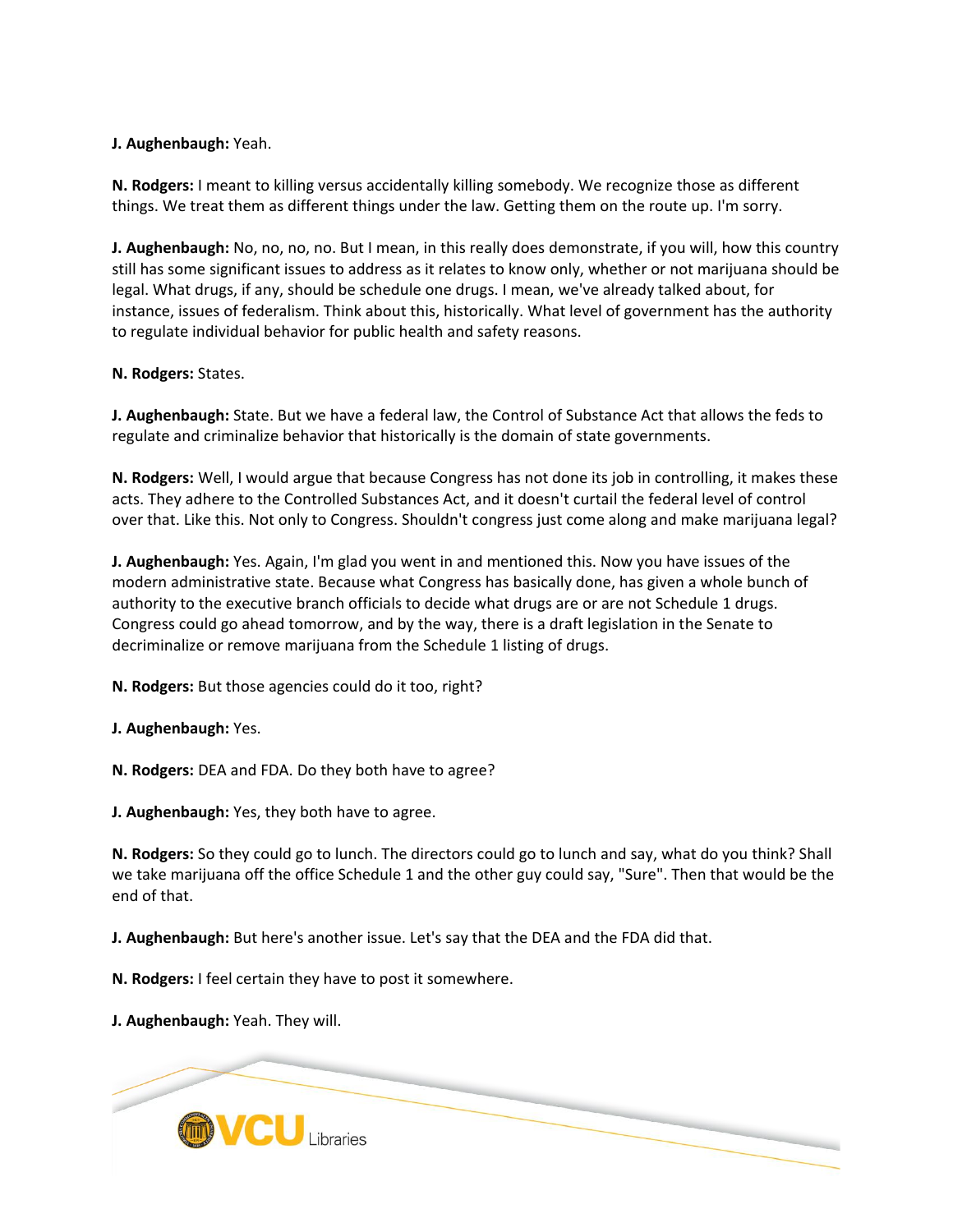**N. Rodgers:** Is that the Federal Register? They have to say, "What do you think about change in this, please tell us what's wrong with this idea".

**J. Aughenbaugh:** As long-time listeners know what a new is referring to, is the process laid out in the Administrative Procedures Act. They would have to go ahead and provide notice that they're going to make a change, then they would have to give 30 days for comments.

**N. Rodgers:** For Jeff Sessions to complain.

**J. Aughenbaugh:** Then they would have to spend a certain amount of time appearing to take into consideration the comments. I mean, this is the process.

**N. Rodgers:** Then they have to tell the agencies how to actually go about stopping doing what it is they've been doing and fix all your manuals, remove all these laws, or remove all these penalties and don't be bopping people for this anymore.

**J. Aughenbaugh:** But here's another thing. One of the reasons why you probably won't see the DEA and the FDA take this kind of initiative, is that they're afraid that the next annual budget hearing, for their agencies budgets, members of Congress are going to go ahead.

**N. Rodgers:** You make marijuana legal. You just love drugs, that's for today.

**J. Aughenbaugh:** Yeah, and a member of Congress, whether it be the House or the Senate, will have a letter, or a video testimony from one of their constituents where their son or daughter ended up getting hooked on marijuana that led them to go ahead and then use harder drugs like cocaine or heroin, and their life was ruined or they died.

**N. Rodgers:** It's your fault.

**J. Aughenbaugh:** It's your fault. You want to go ahead in the wallet.

**N. Rodgers:** You have to gate in the gateway. The gateway drug and now. There'll be that. The other, I assume, thing that they would fear would be if somehow people could show that cartels, we're not making huge amounts of money. Like that's the more likely scenario I would think is not my kid got addicted and died, although there is that. But also, you're not supposed to do this because cartels are not supposed to be able to benefit. We can show that all these different marijuana farms are owned by this one cartel and yield a lot of money.

**J. Aughenbaugh:** Now you're getting into the policy implementation burdens that government has to address when they make something legal that was previously illegal. Okay. You just don't go ahead and say, "Wow, you can now do x, because if it was previously illegal". In the case of, let's just say marijuana; there's a whole bunch of money that was and is been made with the illegal sale of marijuana.

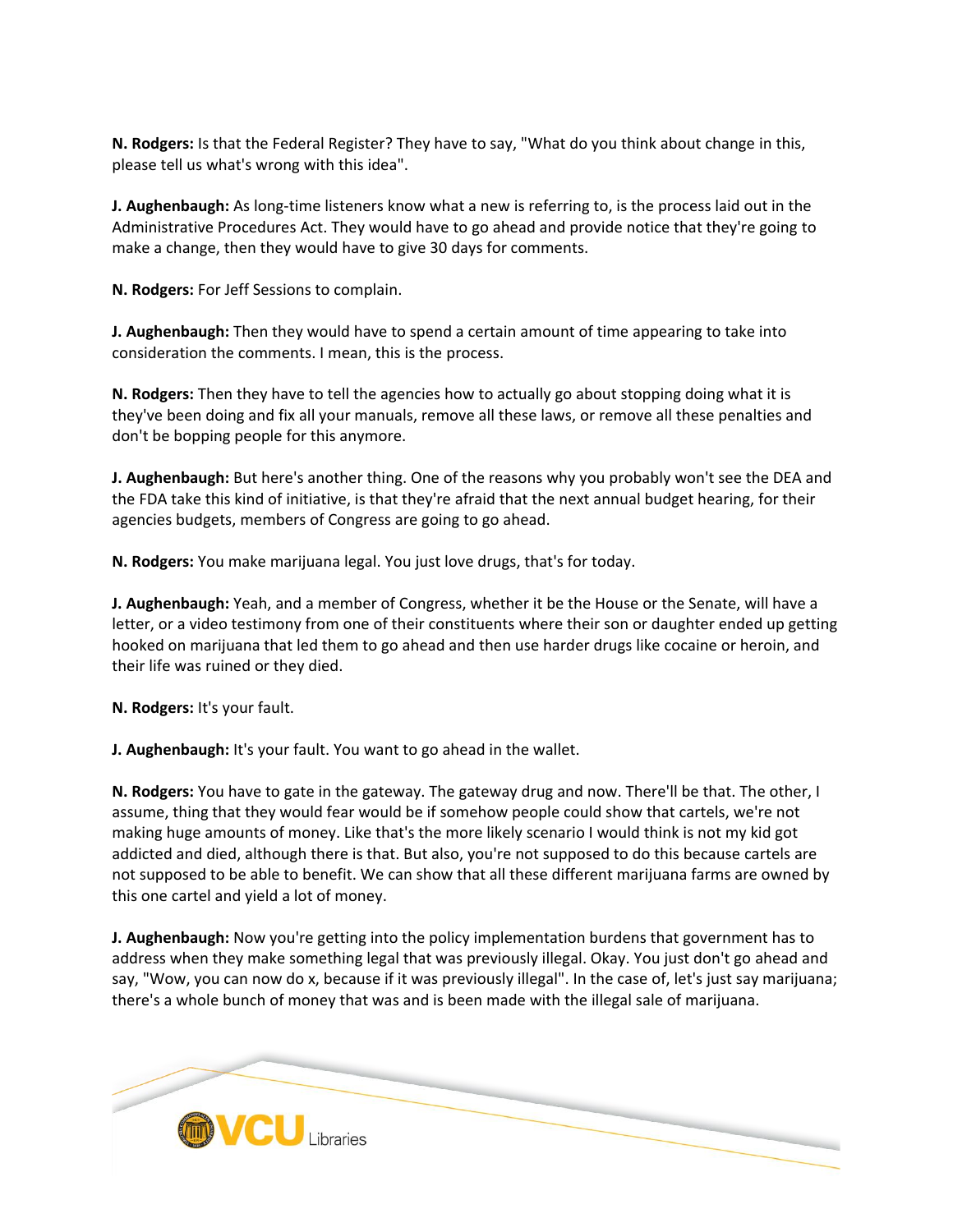## **N. Rodgers:** Right.

**J. Aughenbaugh:** Those who previously were engaged in that black market, if you will, aren't going to be all that pleased when their market shares dry up. They're going to try to take steps to protect their investments. Criminal activity around the manufacturing, sale and distribution of marijuana won't go away overnight. You're going to need to have law enforcement that are trained to address those particular issues.

**N. Rodgers:** When you do have to, I guess take into account potential violence from those organizations against people, quote, muscling in on their market. The way you got when alcohol was illegal in the United States and there were gangs who fought about who got to sell or who got to own a city or part of a city or I mean, is now what the Chicago Valentine's Day Massacre was about?

**J. Aughenbaugh:** Sure. But to my point. Look at what happened when prohibition was repealed. States were given the authority to regulate the sale, distribution, and use of alcohol within their borders. What many States encountered after the repeal of prohibition, was that those who engaged in illegal alcohol sales during prohibition, then wanted to go ahead and corner the market of the legal sales. States had to come up with enforcement and regulatory systems to deal with that.

**N. Rodgers:** Yeah, and in States that I have lived in, the way they've responded to that, it's been that the state sales you hard liquors. You go to the state to buy whisky, brandy, whatever else. You can buy beer and wine, which are considered much lower alcohol content in grocery stores. Most States have certain times where you can buy that, you can't buy it on Sunday morning because you aught to be in church. The state regulation on that is always fascinating to me. But the state cornered the market on hard alcohol and prevented, I suppose, all these other people from coming in and selling it with weird stuff in it. The other thing is, when the state regulates it, the state can actually regulate the ingredients.

**J. Aughenbaugh:** Yeah, the content and the quality, right?

**N. Rodgers:** Right.

**J. Aughenbaugh:** These are the same issues that arise when the government privatizes a previous public or government function. The state has to go ahead and get involved in implementation and enforcement of the new legal regime, right?

# **N. Rodgers:** Right.

**J. Aughenbaugh:** Think about, for instance, one of the issues that has arisen in those countries and even States within the United States that have legalized the recreational use of marijuana. Most marijuana transactions are not done with debit cards. They are usually cash transactions. But banks in the United States, like banks in most western democracies, don't look very kindly on individuals who come to the bank with gobs, with huge amounts of legal tender today.

**N. Rodgers:** There's red flags that get raised by treasury about why are you depositing \$9,000 in 20's?

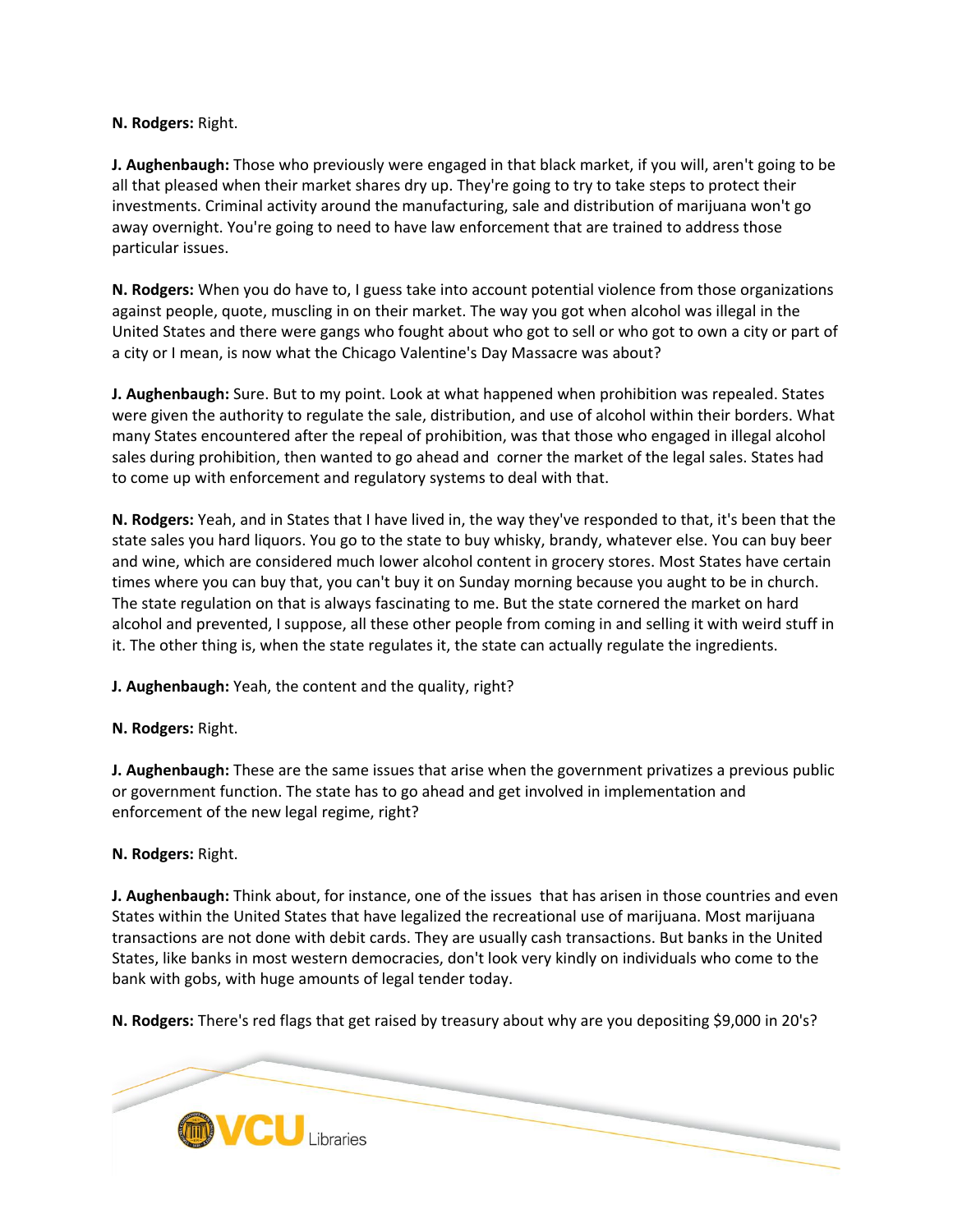## **J. Aughenbaugh:** Yes.

**N. Rodgers:** Into your checking account and then banks would say, we don't want your account because we think that the money is coming from what is now currently a federally illegal thing to do and we work across the state, so we're FDIC insured. We can't afford to lose our insurance, we can't afford to lose our place with the federal government because they decide to come after us to try to find all your drug money. I know that banks won't lend startup costs.

## **J. Aughenbaugh:** No they won't.

**N. Rodgers:** To marijuana farms. Like you have to have all that money saved or get it from other people because banks are like, "No, I'm not going to give you money for an illegal enterprise, are you insane?" I guess they think they can't repossess it if it doesn't.

**J. Aughenbaugh:** Well, even if it's legal in that state, there are still Americans who are vehemently opposed the marijuana being legal. Do you want to be known as the bank? They provide startup money for an enterprise that many of your bank customers think is a gateway drug to harder drug use.

**N. Rodgers:** Yeah, if Elon Musk is listening to this podcast, which I think is extremely unlikely, but if he is, that's what your next venture should be. Start a bank, that lends money, that lends venture capital to marijuana.

**J. Aughenbaugh:** I want to go back to something you mentioned just a few minutes ago. You were talking about how the government can get involved to regulate the quality and the content of drugs. The Canadian experience is very illuminating in this regard. When Canada legalized the recreational use of marijuana, the Canadian government wanted to make sure that the potency of marijuana in their country was not so great that it might actually cause people to get addicted to marijuana.

**N. Rodgers:** Or harm its users in some other way.

**J. Aughenbaugh:** It harm it's users, etc. Well, for many marijuana users in Canada, they didn't like those limits, so they still now prefer to go ahead and buy marijuana from the black market.

**N. Rodgers:** Because they want the stronger stuff.

**J. Aughenbaugh:** They want the stronger stuff. I'm sorry. I tried to tell advocates for legalizing marijuana. When you legalize marijuana it doesn't mean, Law we have this just great legal market now. There are a whole host of policy implementation questions you have to address if you want this to work. I know it's boring stuff, it's stuff that we don't want to go ahead and answer, but these are the what if questions, that drive policymakers and bureaucrats tasked with implementing policy, it just drive them bonkers.

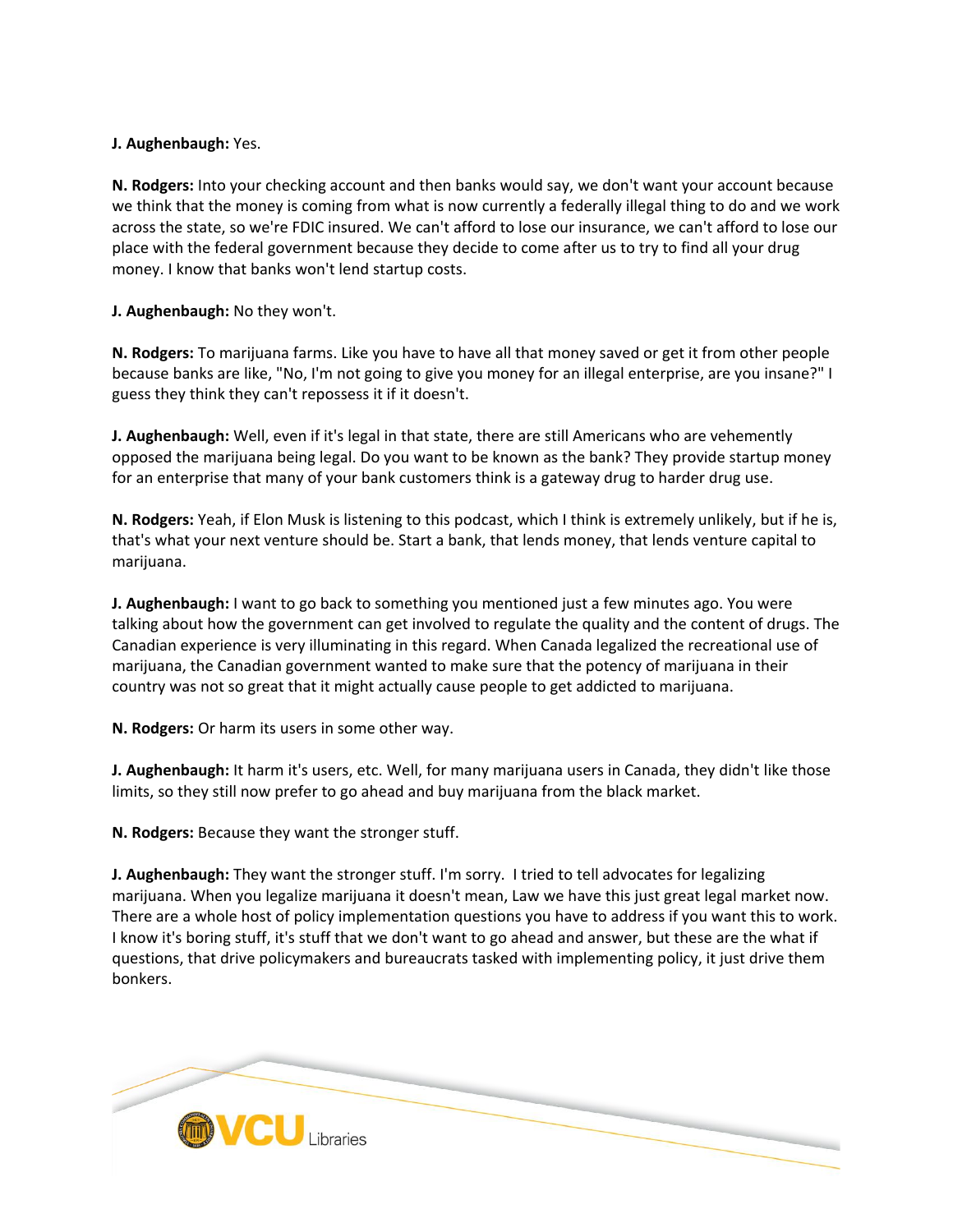**N. Rodgers:** It's why it takes forever to do something, because you have to think all the way through it. so you've made pot legal in your state, right?

**J. Aughenbaugh:** Yes.

**N. Rodgers:** People can now recreate with weed and enjoy it however they want to enjoy it including edibles. Edibles are food and food is strictly controlled in terms of health. I can't just make brownies in my kitchen and sell them on VC use, kept one and I could, but if I got caught, that's illegal for a reason. You don't know what the cleanliness level of my kitchen is? I might have cats walking on the counters, I might have who knows and not have cleaned any of that up before I started cooking. and now, you're ingesting something that may or may not be healthy. Those edibles have to be regulated, not just for the level of THC that's in them, but for the quality of the actual edible itself. Was it made in a safe environment? Yeah, there's a lot more to it than just go to town their brother.

**J. Aughenbaugh:** Yes. Right.

**N. Rodgers:** I don't know if you've ever rolled a cigarette or a blunt or anything and I'm not asking you Auggie because I don't want you to admit or not admit.

**J. Aughenbaugh:** Hypothetically, I may have some experience.

**N. Rodgers:** You have hypothetical experience? In my hypothetical experience, rolling two blunts exactly the same way is almost impossible. They're slightly different sizes.

**J. Aughenbaugh:** Even if you're stone cold sober.

**N. Rodgers:** You've done it a 100 times, it's still really hard to roll them exactly the same.

**J. Aughenbaugh:** Though, how do you guarantee the size? The quality, the potency, etc. These are all the kinds of things that we have over the years relied upon the government to regulate and ensure.

**N. Rodgers:** How many of us would have jumped up and taken a vaccine that the FDA does not approved? If they had said, Well, we don't think it's good. I don't think anybody would have rolled up their sleeves. We depend on certain levels of the government's intervention to keep us safe. There's reasons why the customs officials, when they find all that smoked fish in your suitcase, they're like, no, you can't bring this into the United States. I don't know what you're thinking. But you know what I mean? That's just unhealthy and it's weird and you need to stop and it's smells bad. There's all these things, but mostly it's unhealthy. We can't guarantee the safety of that food for the consumption of the people who come after. We don't want that to go away. I don't want that to go away because I don't want the number of rat hairs in my can of tuna to go up because nobody's minding the, like there is the reason that all of those companies get inspected every so often and all that stuff is to keep you from dying from what they might put into a can of food or.

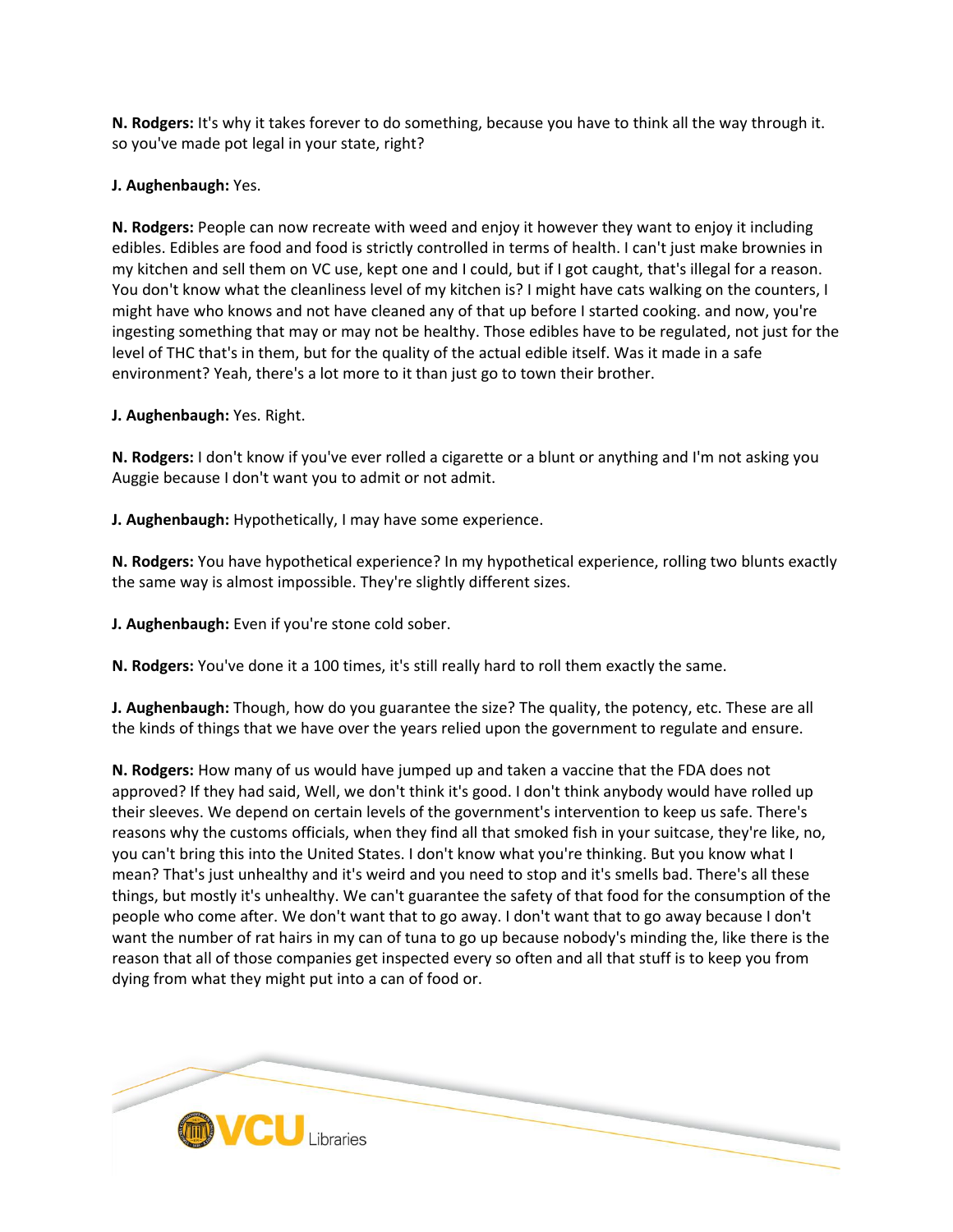**J. Aughenbaugh:** For our listeners, I mean, just think about, for instance, what we've learned historically. Normally in the United States, but in other nation-states. When a nation's economy goes from farming to industrialization to post industrialization, we ask the government to go ahead and minimize risk. If you want folks, we can go ahead and tie this to the social contract, I mean we can. What is one of the reasons why you have a government? To provide, safety, stability, to minimize evil and wrong.

**N. Rodgers:** That's why you have a legal system. It's theoretically, so there is redress and there is control.

**J. Aughenbaugh:** Yes. We have laws so that people know what is or is not societally acceptable. You can go ahead and tell your kids, you should not travel 10 miles per hour over the speed limit on the interstate because that's unsafe. By the way, you don't want to pay the citation or the ticket. You want to make brownies for a bake sale. Did you get approval from wherever you're going to sell the brownies? To sell them. You come up with a new way to roll marijuana cigarettes. Well, the state wants to make sure that the way, your invention, your widget, if you will, the infamous capitalism example, did you come up with a new widget? Does it comply with safety standards? Because we want users to have some competence or security that when they use or smoke your marijuana blunt, it's not going to lead them to spend a month in a hospital.

**N. Rodgers:** Exactly. There's a reason that there are little messages on the sides of cigarette packs that say, smoking has been shown to cause cancer.

**J. Aughenbaugh:** Cancer. Yes.

**N. Rodgers:** If you choose, we're not stopping you. That's to me where the line is that the government has to get right up next to, is the line between caring about your safety, and preventing you from doing a thing that you as an adult person should be allowed to make the decision to do. You can drink heavily all night if you want to. The government comes up against your right to drink when you get behind the wheel of your car.

# **J. Aughenbaugh:** Yeah.

**N. Rodgers:** Because at that point you're endangering other people's safety. It seems to me that Virginia is trying to figure out where that line is, not just economically, but also safety wise, how are we going to regulate this in a way that finds that line where we don't oppress people's personal rights, but we protect the larger.

**J. Aughenbaugh:** The other thing that Virginia did was decriminalized the use.

**N. Rodgers:** Which is awesome because that will stop the ridiculous amount of people going to prison for very tiny amounts of what I think of as tiny. But it's one thing. If the cops find you with 18 kilos of weed, that's not personal use. If it is, we need to get you help. But when they find you with an ounce of weed or two ounces of weed, I'm going to just come out and say, I personally have never thought that

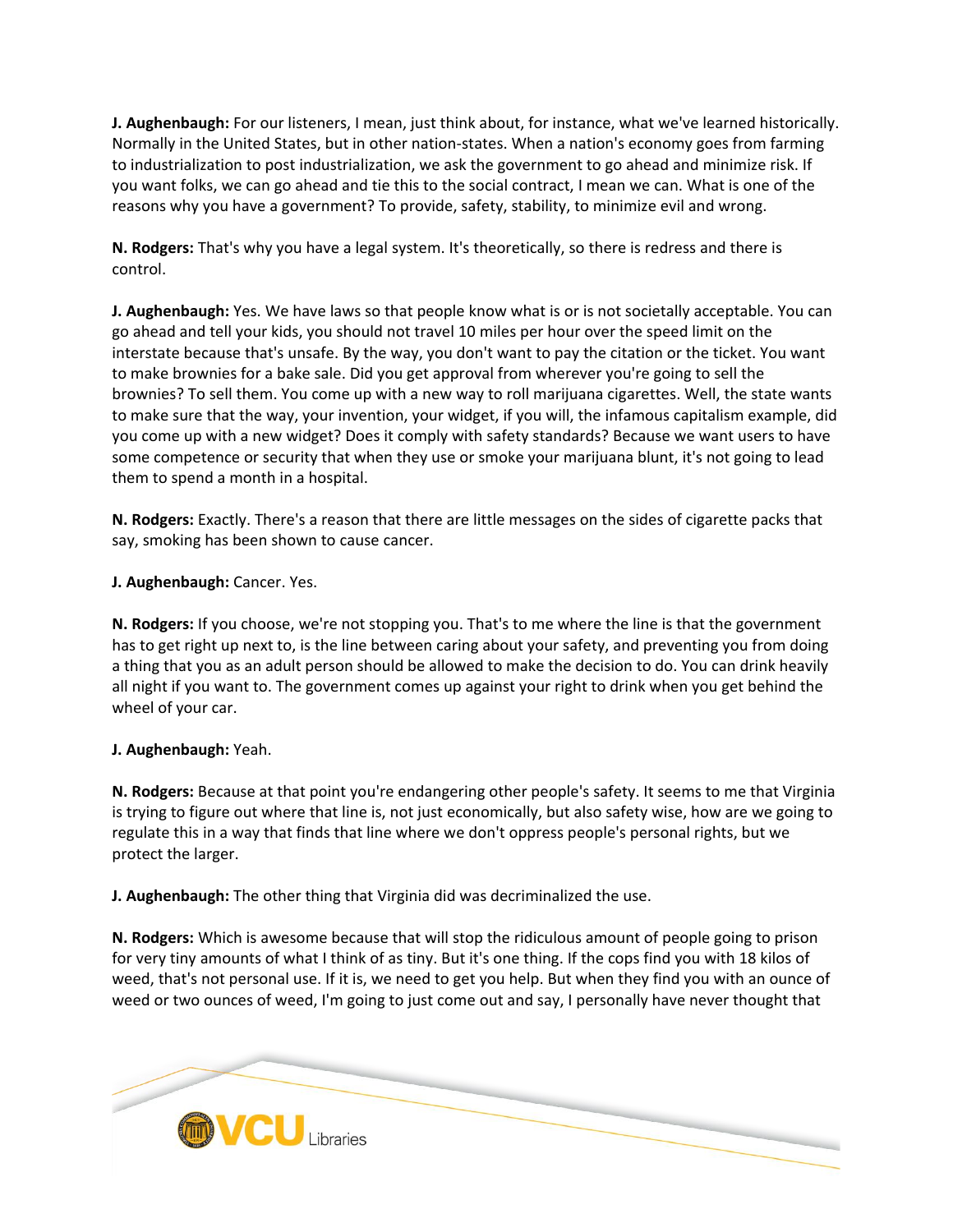that should have been illegal, that's not enough to cause people to run wild in the streets and be violent monsters, it's just not.

**J. Aughenbaugh:** Yeah. The other issue, we could do multiple podcast episodes about this is culture, political and otherwise in a country. As I mentioned earlier in the podcast episode, the United States relationship with boos, with alcohol is very different than many other countries' relationship with alcohol.

**N. Rodgers:** Which has caused all kinds of weird cultural follow on from that.

**J. Aughenbaugh:** Yeah. We've had laws, we've had efforts to prohibit. We have seen some state governments basically come into existence because of alcohol. But, for instance, in many European countries, they don't have merely the percentage of their citizenry suffer from alcoholism as we do here in the United States.

**N. Rodgers:** It goes in both directions, those relationships, of suppression and then I'm going to drink because it's forbidden. If you grow up in France drinking an inch of wine in the bottom of a glass, since you were nine. When you turn 18 or 21, there's nothing magical about going drinking. You're like, well, why would I do that when I could just go do something else for my 21st birthday. Whereas here in the United States, your 21st birthday is your invitation to get completely Blotto to the point where you're throwing up your shoes.

**J. Aughenbaugh:** When you think about other things and again, this ties into a country's broader culture. Plenty of people, researchers, scholars, people from other countries point out about how the United States, on one hand, seems to have a Puritan view of sex.

**N. Rodgers:** Then we've got quite the porn industry in the United States in a very different way than they have in other countries. Other peoples naked bodies in other countries are like a naked person. Here.

**J. Aughenbaugh:** It's like woo-hoo, naked.

**N. Rodgers:** Here, oh! Naked. It goes in both directions as opposed to huh! Naked. Whereas most people like huh! Naked. Moving on and they don't even, it's not salacious.

**J. Aughenbaugh:** Yeah, it's not salacious. In other nations, the human body's functional. It is a collection of parts that when they are working well, are your tool or tools to get through your daily life. But here in the United States, woo-hoo, skin.

**N. Rodgers:** We are talking, sorry, Western nations and other nations, we're not talking about Taliban, who would have a similar reaction in public nakedness that my grandmother would have of being completely appalled. We're not talking about those nations in which nakedness is also not acceptable, but it's not acceptable as a religious function, I suppose, of the culture as much as anything else.

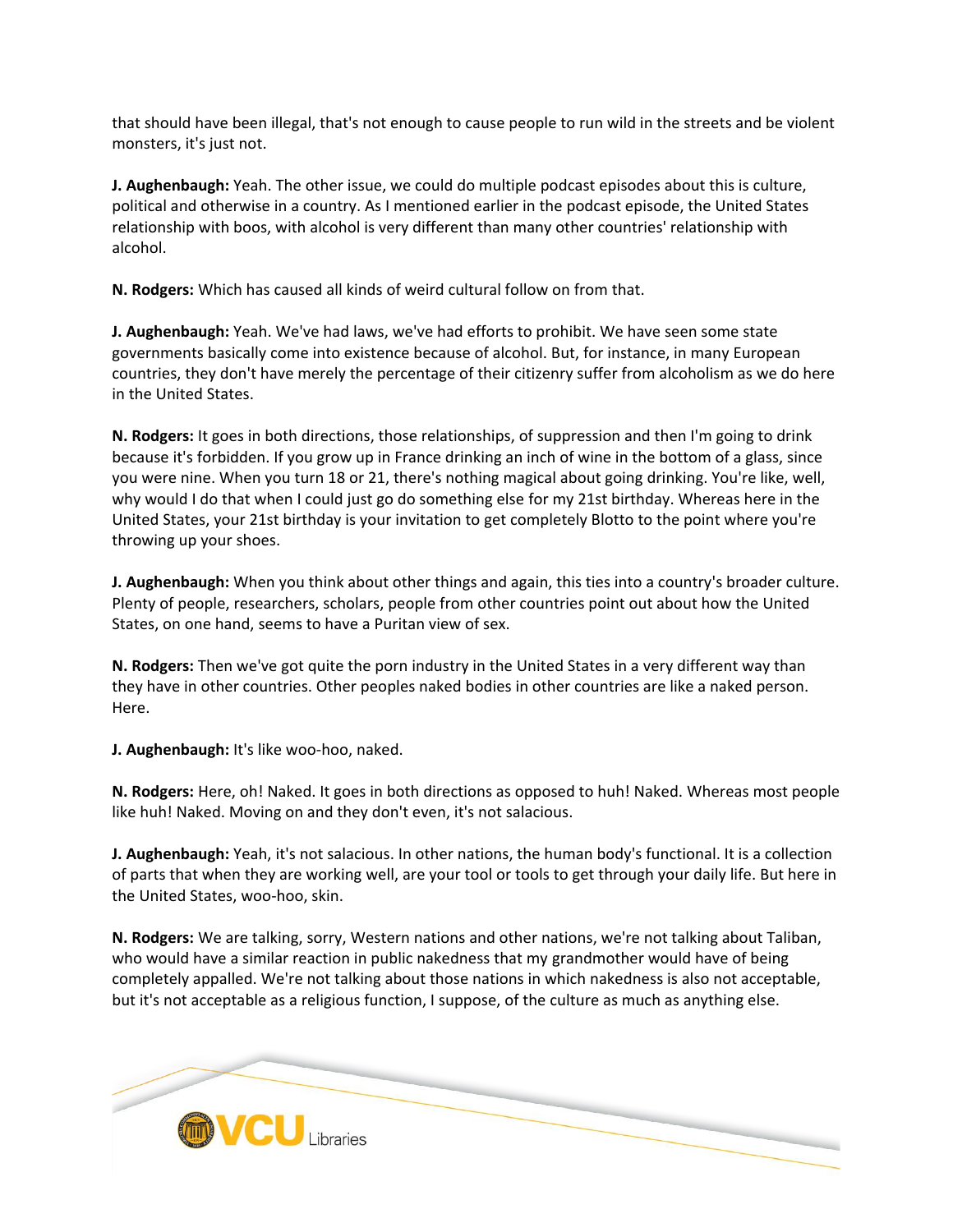**J. Aughenbaugh:** Well, then that ties to my next point when you're talking about policy. I challenge my students when I teach my public policy class. I'm like, guys, what contributes to a nation's political culture? Because political culture helps to determine what is or is not acceptable in terms of public policy and I said, in though many of you-all who are of the younger generations would like to see religion have less of an influence on political culture in the United States.

**N. Rodgers:** It's had enormous from beginning.

**J. Aughenbaugh:** It's had an enormous okay.

**N. Rodgers:** From beginning the whole point.

**J. Aughenbaugh:** I said, you have to remember that a large number of American colonies were created with specific religions in the charters from Great Britain that could dominate.

**N. Rodgers:** Exactly.

**J. Aughenbaugh:** Whether it was the Quakers in Pennsylvania, the Catholics in Maryland, the Baptists in South Carolina.

**N. Rodgers:** We came here to practice our religion.

**J. Aughenbaugh:** Religion. That's right

**N. Rodgers:** It was a, we will create a state that will allow us to do that. The people who think that Utah is somehow unique in American history.

**J. Aughenbaugh:** No.

**N. Rodgers:** As far as being a state created upon religion. No, that's a relatively normal thing here.

**J. Aughenbaugh:** Those kinds of religious morals and values influence the creation of public policy. It influence the way we view things that we human beings will do. Whether it be you drink alcohol or our relationship with food, again, the American relationship with food.

**N. Rodgers:** Is a whole another podcast.

**J. Aughenbaugh:** Yeah, it was very different than other cultures. This idea that you would go to a restaurant and have a servings portion that in other countries could feed a family of four easily is shocking but we Americans are like, "Oh hey, a buffet'' where for \$15, we can go back for six or seven helpings of food. In other cultures, what's wrong with you?

**N. Rodgers:** Why would you eat that much food?

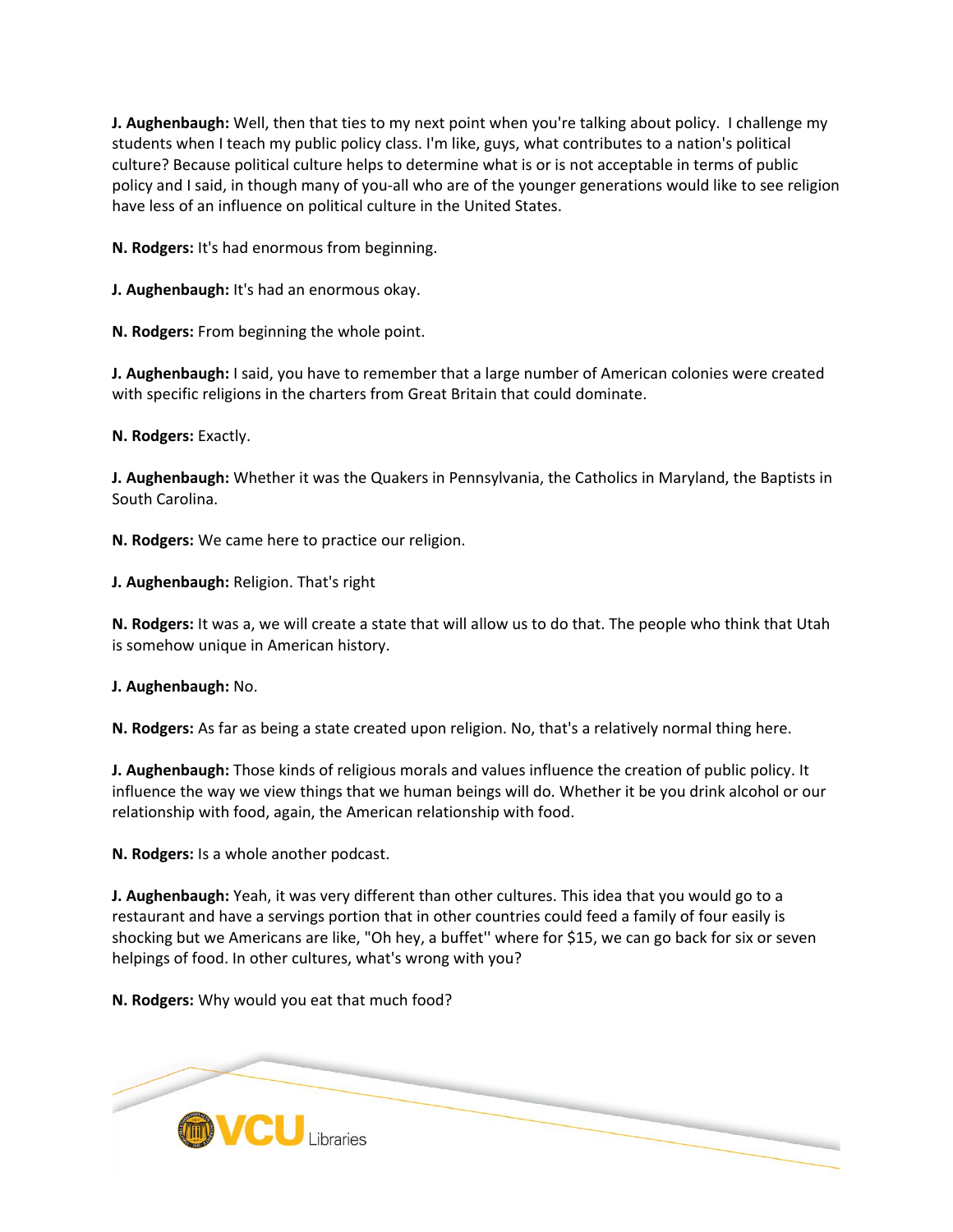**J. Aughenbaugh:** Yeah, but here in the United States, oh, hey, that's a good deal.

**N. Rodgers:** Well, it's part capitalism. It's also more is better, which is an American mentality.

**J. Aughenbaugh:** Yeah.

**N. Rodgers:** That why I have one jet when you can have six, right?

**J. Aughenbaugh:** Yeah.

**N. Rodgers:** There's all these sort of excess. Americans like excess. But I want to bring us back to something new, because I want to ask your opinion before we close out this episode. You said that the Senate is considering making a federal change to the marijuana status, right?

**J. Aughenbaugh:** Yes.

**N. Rodgers:** Do you think that will go through?

**J. Aughenbaugh:** No.

**N. Rodgers:** Why?

**J. Aughenbaugh:** Unless the Senate gets rid of the filibuster and for our listeners, the filibuster is the role in the Senate that 60 senators have to vote to end debate. I don't think there is enough senators who are going to want to end debate on removing marijuana from schedule 1 and to decriminalize recreational amounts of marijuana.

**N. Rodgers:** Really?

**J. Aughenbaugh:** I just don't think that there's enough.

**N. Rodgers:** Do you think do you think that popular opinion is that we should have legalized marijuana in the United States.

**J. Aughenbaugh:** Yeah.

**N. Rodgers:** Even in the red states. Do you think it's popular opinion?

**J. Aughenbaugh:** Yeah. The public opinion polls, near that I have seen, the most recent ones, both nationally and at the state level. Nationally, I wouldn't say a strong majority, but a healthy majority of Americans would like to see the decriminalization of marijuana.

**N. Rodgers:** Okay.

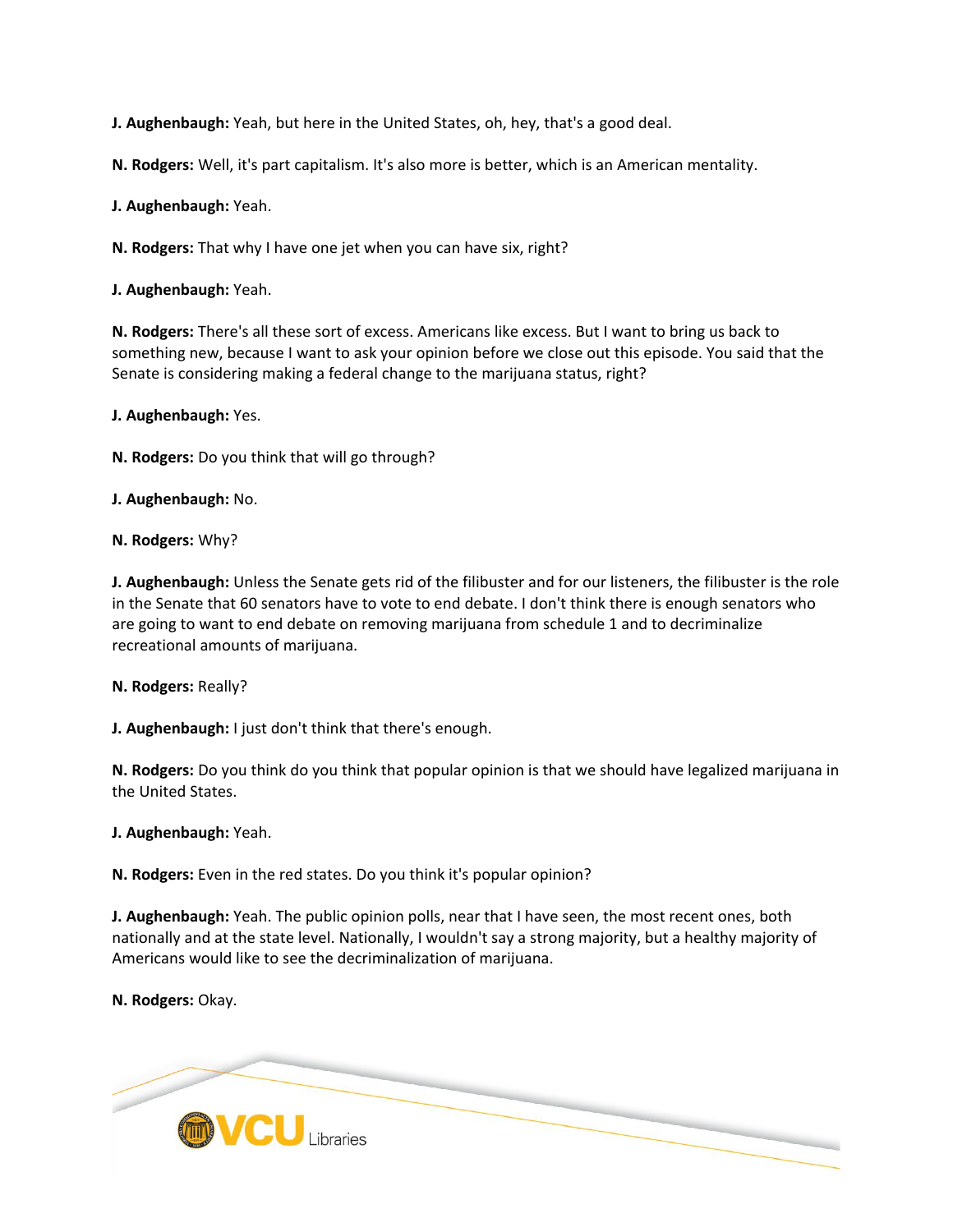**J. Aughenbaugh:** I think if the Congress went in that direction to decriminalize marijuana, they might get enough support, but to remove it completely from schedule 1 and allow for the recreational use of marijuana even though public opinion polls seem to favor that, I just don't see there being enough votes in the Senate. Yeah.

**N. Rodgers:** Well, maybe another couple of presidents?

**J. Aughenbaugh:** Maybe.

**N. Rodgers:** Maybe as younger people move into more political power, and as younger people move into more likelihood of controlling public policy in a variety of ways that may shift. I mean, 30 years ago, nobody thought it would even be legal anywhere ever and you already seen that shift.

**J. Aughenbaugh:** Yeah, I tell my students, I say, for those of you, there's some of my students who are just like Virginia didn't go far enough. I tell them, I say, "Hey guys. give it a decade or two."

**N. Rodgers:** 30 years ago, Virginia would have even considered this, heck no.

**J. Aughenbaugh:** I said, folks, I'm old enough to remember when an overwhelming majority of Americans were against legalizing the recreational use of marijuana and overwhelming majority of Americans were against same-sex marriage.

**N. Rodgers:** Right.

**J. Aughenbaugh:** Overwhelming majority of Americans were against women being in combat positions in the military and I said, it not only within my lifetime, within my adult portion of my lifetime."

**N. Rodgers:** Right.

**J. Aughenbaugh:** Those are all changes. So I said, "If you have some patience and you're willing to work and support those elected officials who are willing to go ahead and see things differently you can get change.'' But policy change in the United States tends to be incremental.

**N. Rodgers:** Right.

**J. Aughenbaugh:** It tends to be incremental.

**N. Rodgers:** America is amazingly conservative country in that way.

**J. Aughenbaugh:** Yeah.

**N. Rodgers:** There's rarely a giant leap to something and when there is, then it gets eroded because people weren't ready for it.

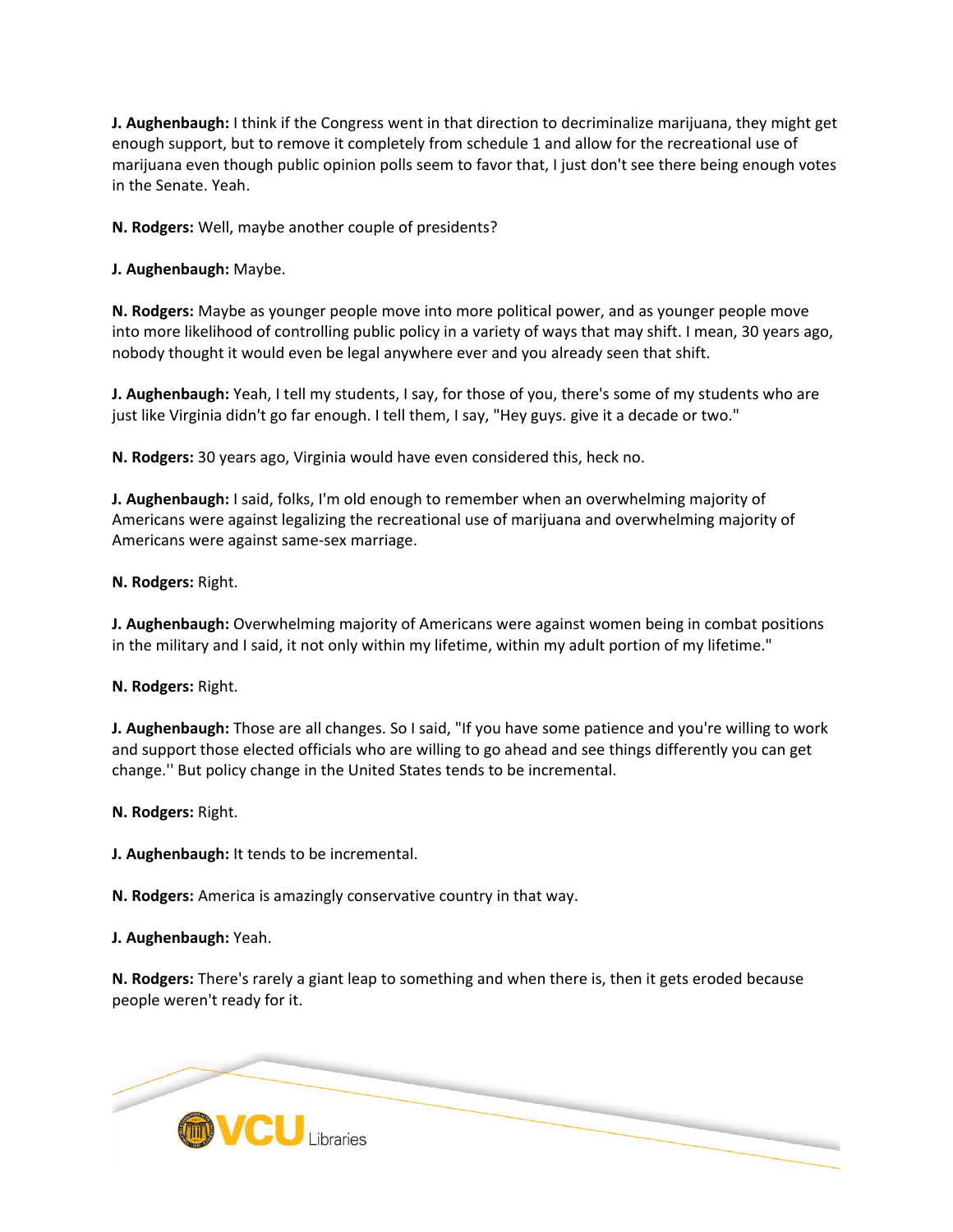**J. Aughenbaugh:** Yes.

**N. Rodgers:** Well, if they come back and they've passed it, then you can eat crow and if they do pass, if they don't, then that'll just be you predicting their normal behavior of we couldn't get ourselves together to do something because we can't agree on anything.

**J. Aughenbaugh:** Near as you're well aware, because you've known me for a number of years. I am frequently wrong and I am quite willing to go ahead and acknowledge my wrongness. Okay?

**N. Rodgers:** Me too, because I think that's the only way you learn.

**J. Aughenbaugh:** Door. But I really enjoyed having this conversation. It is definitely a policy matter that a lot of people in the United States generally, but younger people in particular are interested in.

**N. Rodgers:** Right.

**J. Aughenbaugh:** It's not because all young people are interested in walking through life high on marijuana. No. It's just that they don't see the big deal about it and there's a lot of medical research that supports that view. You and I have talked about this. We Americans tend to abuse things, right?

**N. Rodgers:** Right.

**J. Aughenbaugh:** But most things in moderation.

**N. Rodgers:** You're an adult?

**J. Aughenbaugh:** Yeah.

**N. Rodgers:** Do you as it were?

**J. Aughenbaugh:** Yeah.

**N. Rodgers:** For the record, I am no longer a marijuana user. But I still think do you in reasonable amount, who am I to stop you? As long as you don't endanger other people, it's not my business. I'm very much of the position that a huge amount of what goes on in the world is none of my business.

**J. Aughenbaugh:** Door.

**N. Rodgers:** Who people have sex with, what they do in the privacy of their homes, as long as they're not abusing each other and everyone's consenting to adult, whatever, none of that's my business. I think that's where a lot of young people are, it's not my business to know what you do in your private life as long as it doesn't hurt anybody else, go ahead.

**J. Aughenbaugh:** Yeah. I tend to agree with you on that.